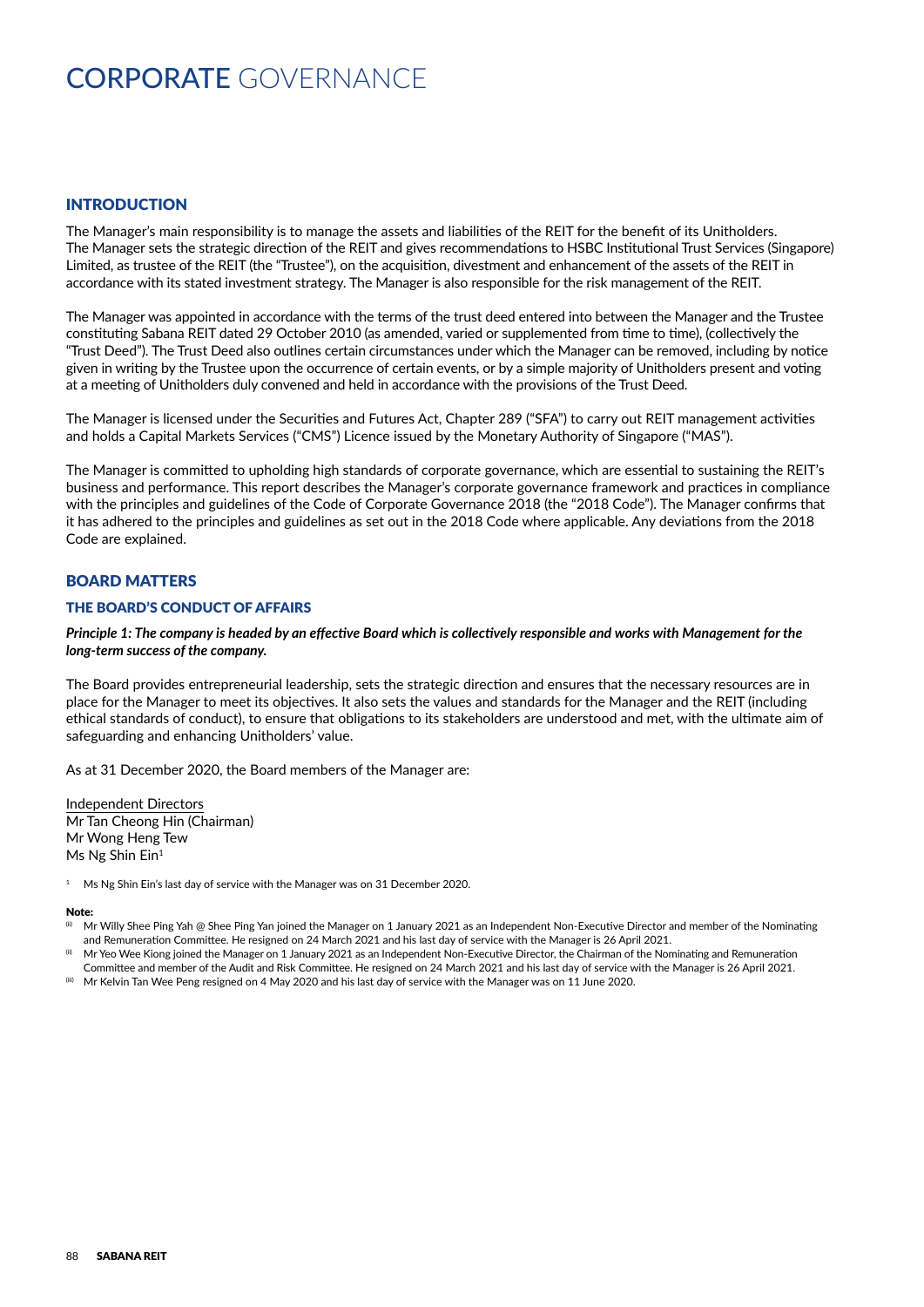The profiles of the Directors are set out on pages 10-12 of this Annual Report.

The Board provides oversight and assumes overall responsibility for the corporate governance of the Manager, including establishing goals for Management and monitoring the achievement of these goals. The Board has established an oversight framework for the Manager and the REIT, including a system of internal controls which enables risks to be assessed and managed.

In order for the Board to efficiently provide oversight, it delegates specific areas of responsibilities to its Board Committees, namely, the Nominating and Remuneration Committee ("NRC") and Audit and Risk Committee ("ARC"). Each Board Committee is governed by its terms of reference which have been carefully considered and approved by the Board.

The Manager has adopted a framework of delegated authorisations in its Delegation of Authority ("DOA") approved by the Board. The DOA sets out the level of authorisation and the respective approval limits for a range of transactions, including but not limited to acquisitions, divestments, operating and capital expenditures. Transactions and matters which require the Board's approval, such as annual budgets, financial statements, funding and investment proposals, opening and closing of bank accounts, are clearly set out in the DOA.

The Board meets at least once every quarter to discuss and review the financial performance of the REIT, including any significant acquisitions and disposals, funding strategy and hedging activities, and to approve the release of the half-yearly and full year financial results. Additional meetings are convened as and when warranted by particular circumstances requiring the Board's attention. The Constitution of the Manager provides for Directors' participation in meetings by way of telephone or video-conferencing or other methods of simultaneous communication by electronic or telegraphic means. Where a Director has a conflict of interest in a particular matter, he or she will be required to disclose his or her interest to the Board, recuse himself from deliberations on the matter and abstain from voting on the matter. Please also see the disclosures with respect to Principle 4 "Board Membership and Performance" for information regarding the attendance of the Directors at Board meetings and Board Committee meetings and the resources provided to Directors prior to such meetings.

The Manager issues formal letters upon appointment of new Directors, setting out their relevant duties and obligations, to acquaint them with their responsibilities as Directors of the Manager.

Newly appointed Directors are provided with information relating to the REIT's business, strategic directions, corporate governance policies and procedures. Training will be arranged for first-time Directors in areas such as accounting, legal and industry-specific knowledge in accordance with the Listing Rules. The costs of arranging and funding the training of the Directors will be borne by the Manager.

The Directors are also regularly updated on new developments in laws and regulations or changes in regulatory requirements and financial reporting standards which are relevant to or may affect the Manager or the REIT. The Manager encourages and sponsors its Directors to attend training courses, so as to stay abreast of changes to the financial, legal and regulatory requirements and the business environment. The Directors may also, at any time, request for further explanations, briefings, or informal discussions on new developments in laws and regulations or changes in regulatory requirements and financial reporting standards, as well as any aspect of the REIT's or the Manager's operations or business issues.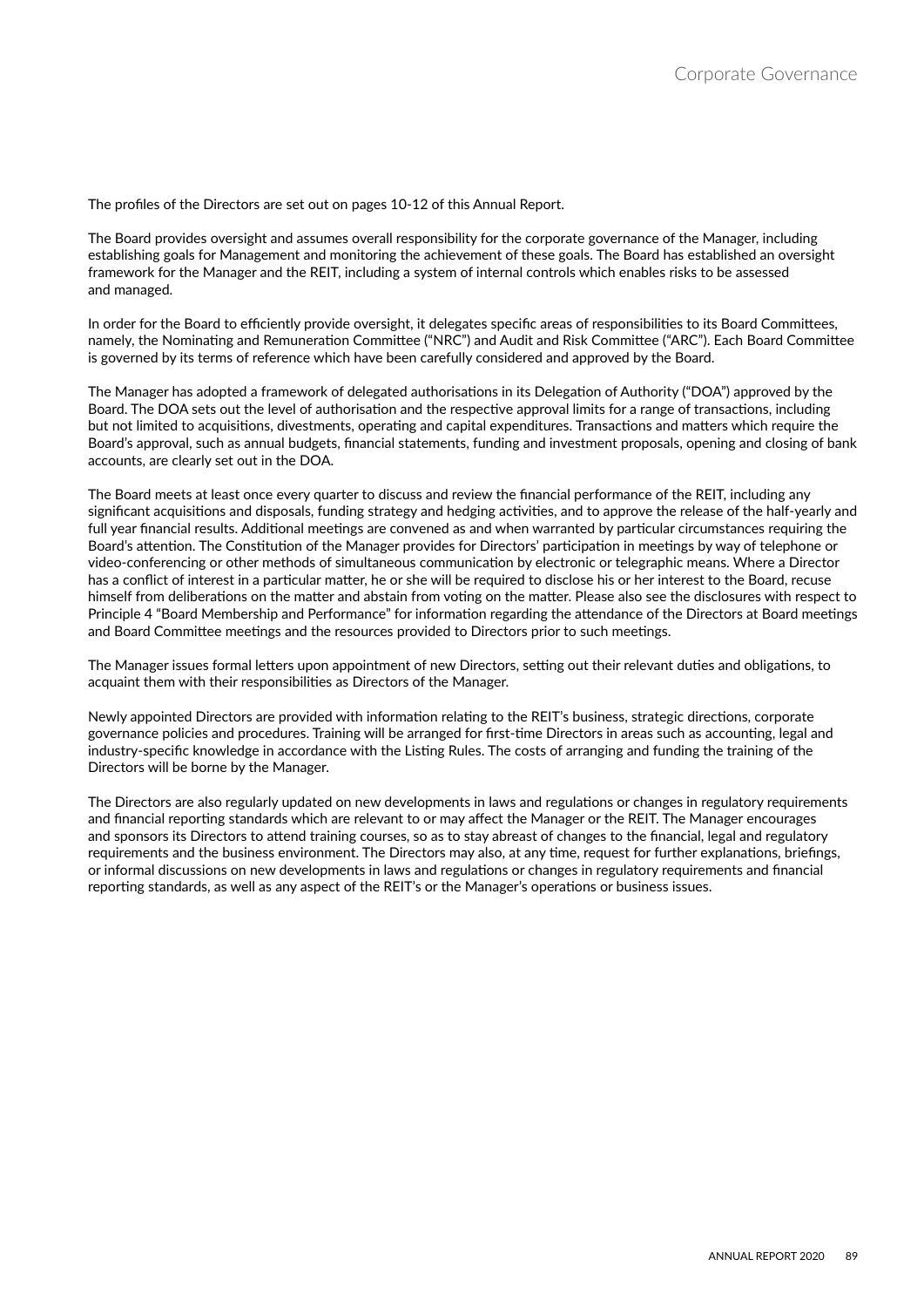# BOARD COMPOSITION AND GUIDANCE

*Principle 2: The Board has an appropriate level of independence and diversity of thought and background in its composition to enable it to make decisions in the best interests of the company.*

The composition of the Board is determined using the following principles:

- 1. The Chairman should be an Independent Non-Executive Director;
- 2. To comply with regulatory requirements, at least half of the Board currently comprises Independent Directors; and
- 3. The Board should be of an appropriate size and have a mix of experience in business, finance, law and management skills, knowledge, experience, and other aspects of diversity critical to the REIT's business and each Director should bring to the Board an independent and objective perspective to enable balanced and well-considered decisions to be made.

As at 31 December 2020, the Board comprised three Independent Non-Executive Directors, (namely, Mr Tan Cheong Hin, Mr Wong Heng Tew, and Ms Ng Shin Ein) that is, they have no relationship with the Manager, its related companies, its substantial shareholders<sup>2</sup>, or its officers that could interfere, or be reasonably perceived to interfere, with the exercise of the Director's independent business judgment with a view to act in the best interest of the REIT, and they are able to exercise objective judgment on corporate affairs independently from the management and the Manager's substantial shareholders.

#### *Board's views on Directors' independence for purposes of Regulation 13E(b) of the SFLCBR (as defined below)*

Furthermore, for purposes of Regulation 13E(b) of the Securities and Futures (Licensing and Conduct of Business) Regulations (the "SFLCBR"), the Board, after considering the relevant requirements under the SFLCBR, is of the view that the Independent Directors (namely Mr Tan Cheong Hin, Mr Kelvin Tan Wee Peng<sup>3</sup>, Mr Wong Heng Tew, Ms Ng Shin Ein<sup>4</sup>) are considered to be independent for the financial year under review under the SFLCBR because:

- (i) they were not substantial shareholders of the Manager and were not substantial Unitholders of the REIT;
- (ii) they did not have any management or business relationships with the Manager and its related companies as well as the REIT and its subsidiaries (save for the business relationship which Ms Ng Shin Ein was deemed to have with InfinitySub Pte. Ltd. ("InfinitySub") under Regulation 13G(2)(b) of the SFLCBR as elaborated below);
- (iii) they were independent from every substantial shareholder of the Manager and every substantial Unitholder of the REIT (save for Ms Ng Shin Ein who was a Non-Executive Director of Blackwood Investment Pte. Ltd. ("Blackwood") (which held a 45.0% indirect interest in the Manager) until her resignation from the board of Blackwood on 25 October 2019; and
- (iv) as at 31 December 2020, none of the Directors had served on the Board for more than nine years from the date of his/her first appointment.

With respect to (ii) above, while Ms Ng Shin Ein had in FY 2018 and FY 2019 received payments from InfinitySub (a related corporation of the Manager) for her divestment to InfinitySub of all her shares in Blackwood, which gave rise to a deemed business relationship with InfinitySub under Regulation 13G(2)(b) of the SFLCBR, the NRC and the Board (having taken into account the recommendation of the NRC) had on 31 October 2019 reviewed and assessed Ms Ng Shin Ein's independence<sup>5</sup>, taking into consideration her deemed business relationship with InfinitySub, and were satisfied pursuant to Regulation 13D(8) of the SFLCBR that notwithstanding the deemed business relationship, Ms Ng Shin Ein was able to act in the best interests of all Unitholders of the REIT as a whole and should therefore be regarded as independent based on the following grounds:

(a) the payments received by Ms Ng Shin Ein from InfinitySub were for the divestment of her shares in Blackwood and following the final payment received by Ms Ng Shin Ein for the divestment of her remaining stake in Blackwood on 30 August 2019, there was no further payment from InfinitySub to Ms Ng Shin Ein;

- $^{\rm 3}$  Mr Kelvin Tan Wee Peng resigned on 4 May 2020 and his last day of service with the Manager was on 11 June 2020.
- 4 Ms Ng Shin Ein resigned on 7 December 2020 and her last day of service with the Manager was on 31 December 2020.
- 5 At that time, the Board comprised Mr Yong Kok Hoon, Mr Kelvin Tan Wee Peng, Mr Tan Cheong Hin, Mr Wong Heng Tew and Ms Ng Shin Ein, and the NRC comprised Mr Yong Kok Hoon, Mr Kelvin Tan Wee Peng and Ms Ng Shin Ein. Ms Ng Shin Ein was appointed as a member of the NRC on 27 August 2019 and subsequently appointed as Chairman of the NRC with effect from 1 November 2019, following Mr Yong Kok Hoon's retirement from the Board and cessation as the Chairman of the NRC on 31 October 2019.

<sup>2</sup> A "substantial shareholder" of a company is a shareholder who has an interest or interests in one or more voting shares (excluding treasury shares) in the company and the total votes attached to that share, or those shares, is not less than 5.0% of the total votes attached to all voting shares (excluding treasury shares) in the company, in line with the definition set out in section 2 of the Securities and Futures Act (Chapter 289) of Singapore.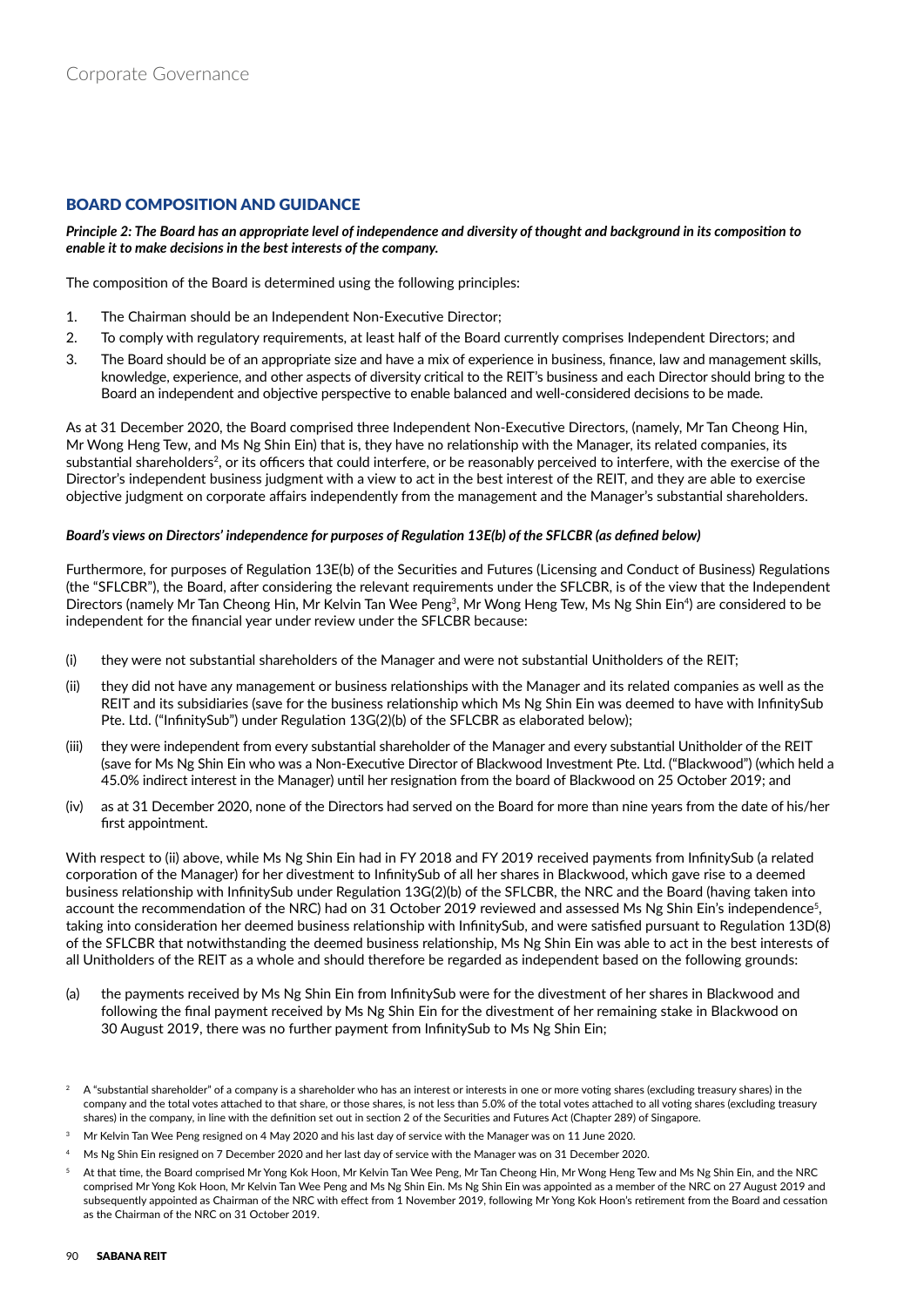- (b) subsequent to the receipt of the final payment for the divestment of Ms Ng Shin Ein's shares in Blackwood on 30 August 2019, and given that Ms Ng Shin Ein had ceased to be a Director of Blackwood on 25 October 2019, Ms Ng Shin Ein no longer had any other relationship with the Manager, the REIT or their related corporations for purposes of the SFLCBR;
- (c) Ms Ng Shin Ein had submitted her confirmation of independence; and
- (d) Ms Ng Shin Ein fulfilled the requirements set out in the 2018 Code.

The Board is satisfied that as at 31 December 2020, Ms Ng Shin Ein was able to act in the best interests of all the Unitholders of the REIT as a whole, notwithstanding her deemed business relationship with InfinitySub.

As Independent Non-Executive Directors make up more than half of the Board, no individual or group is able to dominate the Board's decision-making process.

The NRC reviews the size and composition of the Board on an annual basis, and considers the present Board size and composition as appropriate for the current scope and nature of the REIT's operations. The diversity of skills, experience, knowledge, core competencies of the members in areas such as accounting, finance, property, and business development and other aspects of diversity such as gender and age enable balanced and well-considered decisions to be made. Each Director has been appointed based on his experience and capability in relevant core competencies, and ability to contribute to the Board. The NRC also regularly reviews its composition to ensure that the Board has the appropriate balance and diversity to maximise its effectiveness.

Based on the NRC's review of the size and composition of the Board and the diversity of skills, experience, knowledge and core competencies of the Board members and related recommendations on these aspects, the Board is satisfied that there is a strong and independent element on the Board, and that the present size and composition of the Board is appropriate to facilitate effective decision-making.

As part of the regulatory requirements for CMS licence holders, MAS' prior approval must be obtained for any change of the Chief Executive Officer ("CEO") or of any Board member.

While the Board is of the view that it has an appropriate level of independence and diversity of thought and background in its composition to enable it to make decisions in the best interests of the REIT and its Unitholders, the NRC is still currently working on implementing a board diversity policy to build on the other aspects of diversity as well as to set out certain qualitative and measurable quantitative objectives of such a policy to further enhance the Board.

## CHAIRMAN AND CEO

*Principle 3: There is a clear division of responsibilities between the leadership of the Board and Management, and no one individual has unfettered powers of decision-making.*

The division of responsibilities and functions between the Chairman and the CEO has been demarcated to ensure an appropriate balance of power, increased accountability and greater capacity of the Board for independent decision-making. The Chairman, Mr Tan Cheong Hin, and the CEO, Mr Han Yong Lee (Donald), are not related to each other, nor is there any business relationship between them.

The Chairman leads the Board to ensure its effectiveness by promoting a culture of openness and debate at the Board meetings on key issues pertinent to the business and operations of the REIT and the Manager. He encourages effective contribution from all Directors and facilitates constructive relations with the Board and between the Board and Management. He ensures the Directors receive complete, adequate and timely information and promotes effective communication with Unitholders on the performance of the REIT. He also spearheads the Manager's drive to achieve and maintain high standards of corporate governance.

The CEO has full executive responsibilities over the business direction and operational decisions in managing the REIT. He is responsible for the day-to-day management of the Manager and the REIT, and is accountable to the Board for the execution of the Board's adopted strategies and policies.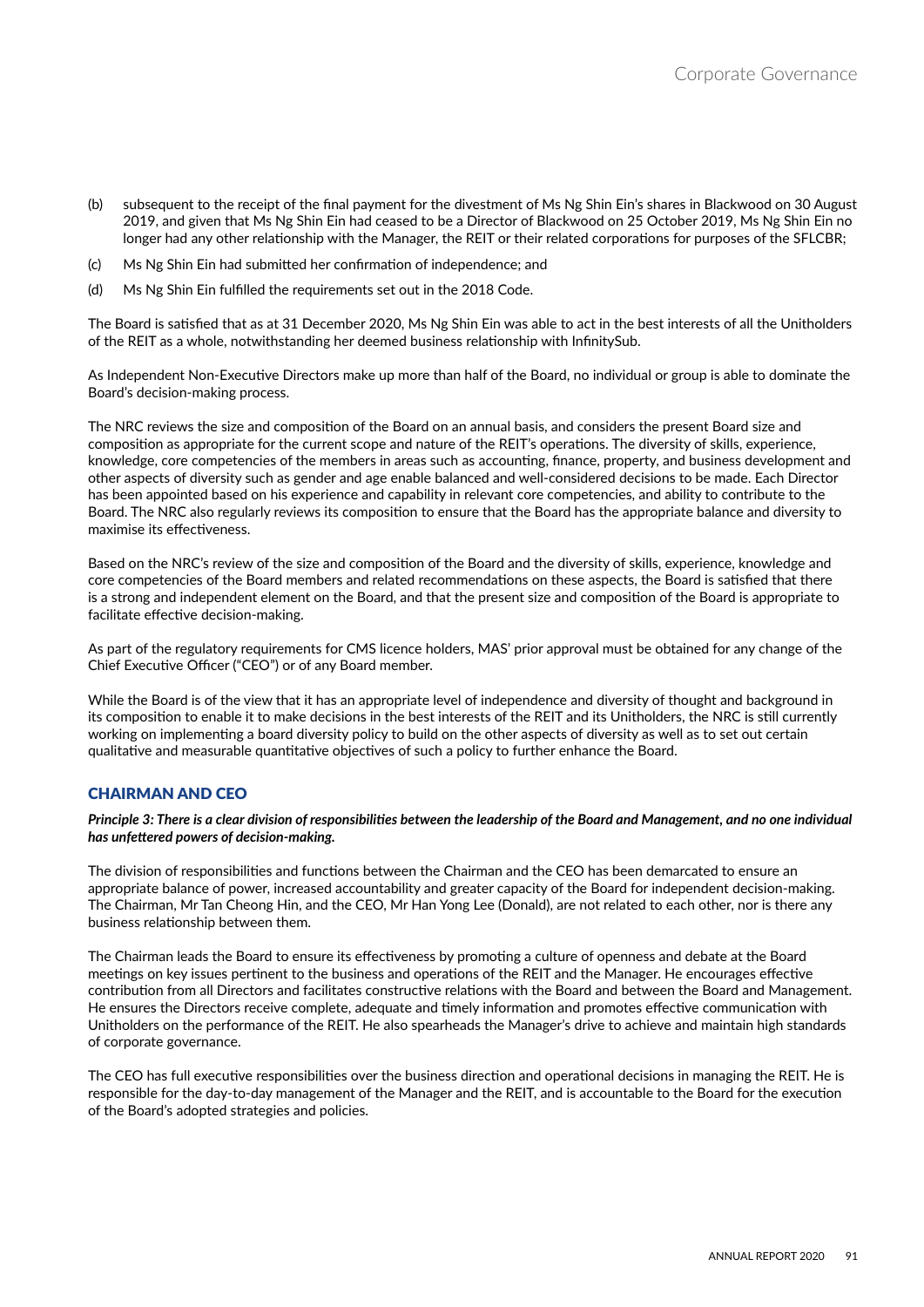# BOARD MEMBERSHIP AND PERFORMANCE

*Principle 4: The Board has a formal and transparent process for the appointment and re-appointment of directors, taking into account the need for progressive renewal of the Board.*

#### *Principle 5: The Board undertakes a formal annual assessment of its effectiveness as a whole, and that of each of its board committees and individual directors.*

As at 31 December 2020, the NRC comprised all of the Directors of the Board (see page 88 on the list of Directors), with all of the Directors being Independent Non-Executive Directors<sup>6,7</sup>:

The NRC is guided by written Terms of Reference which sets out the authorities and duties of this Committee.

The NRC reviews and makes recommendations to the Board on all nominations for appointments and re-appointments to the Board and the Board Committees. It also leads the process for the search, identification, evaluation and selection of suitable candidates for new directorships. In doing so, where necessary or appropriate, the NRC may tap on its networking contacts and/or engage professional headhunters to assist with identifying and shortlisting candidates. Furthermore, the NRC also reviews and makes recommendations to the Board on matters relating to the training and professional development and succession plans for senior management and members of the Board as part of the NRC's nomination process, the NRC will also take into account, among other things, the competing time commitments faced by Directors with multiple board memberships.

The Board has implemented an annual process which is carried out by the NRC for assessing the effectiveness of the Board as a whole and its Board Committees and for assessing the contribution by the Chairman and each individual Director to the effectiveness of the Board, based on performance criteria as approved by the Board. All Directors are required to assess the performance of the Board and its Committees using evaluation forms covering Board composition, Board information, Board process, internal control and risk management, Board accountability, CEO/senior management and standards of conduct. The NRC also determines, among other things, the independence of Directors, whether Directors who hold multiple board representations or have other competing principal commitments are able to and have been adequately carrying out his or her duties, considering, *inter alia*, the Directors' attendance, contribution and participation at Board meetings, Directors' individual evaluations and the overall effectiveness of the Board. Feedback and comments received from the Directors are collated, analysed and reviewed by the NRC.

The Board ensures that the Directors give sufficient time and attention to the affairs of the Manager and the REIT. The Board is of the view that the limit on the number of listed company directorships that an individual may hold should be considered on a case-by-case basis, but as a general rule, each Director should hold no more than seven listed company board appointments. The principal commitments of each Director are listed in pages 11-12 of this Annual Report. Based on the reviews by the NRC, the Board is of the view that the Board and its Committees operate effectively and each Director has contributed to the overall effectiveness of the Board. No alternate Directors were appointed.

The Board reviews annually whether a Director is considered an Independent Director based on the 2018 Code, the Listing Rules and the SFLCBR. The Board has ascertained that for the financial year under review, the Independent Directors (namely Mr Tan Cheong Hin, Mr Kelvin Tan Wee Peng $^8$ , Mr Wong Heng Tew, Ms Ng Shin Ein $^9$ ) are independent. Please see the disclosures with respect to Principle 2 "Board Composition and Guidance" for the assessment of the Directors' independence by the NRC and the Board.

The Management endeavours to provide the Board with complete, adequate and timely information prior to board meetings and on an ongoing basis. Directors are entitled to request for information from Management and Management seeks to provide the same in a timely manner. Please also see the disclosures with respect to Principle 1 "The Board's Conduct of Affairs" for the steps taken by the Board to ensure that Directors are aware of the scope and extent of their duties.

<sup>6</sup> Mr Yeo Wee Kiong was appointed an Independent Non-Executive Director, Chairman of the NRC and member of the ARC on 1 January 2021. He resigned on 24 March 2021 and his last day of service with the Manager is 26 April 2021.

<sup>7</sup> Mr Willy Shee Ping Yah @ Shee Ping Yan was appointed an Independent Non-Executive Director and member of the NRC on 1 January 2021. He resigned on 24 March 2021 and his last day of service with the Manager is 26 April 2021.

<sup>8</sup> Mr Kelvin Tan Wee Peng resigned on 4 May 2020 and his last day of service with the Manager was on 11 June 2020.

<sup>9</sup> Ms Ng Shin Ein resigned on 7 December 2020 and her last day of service with the Manager was on 31 December 2020.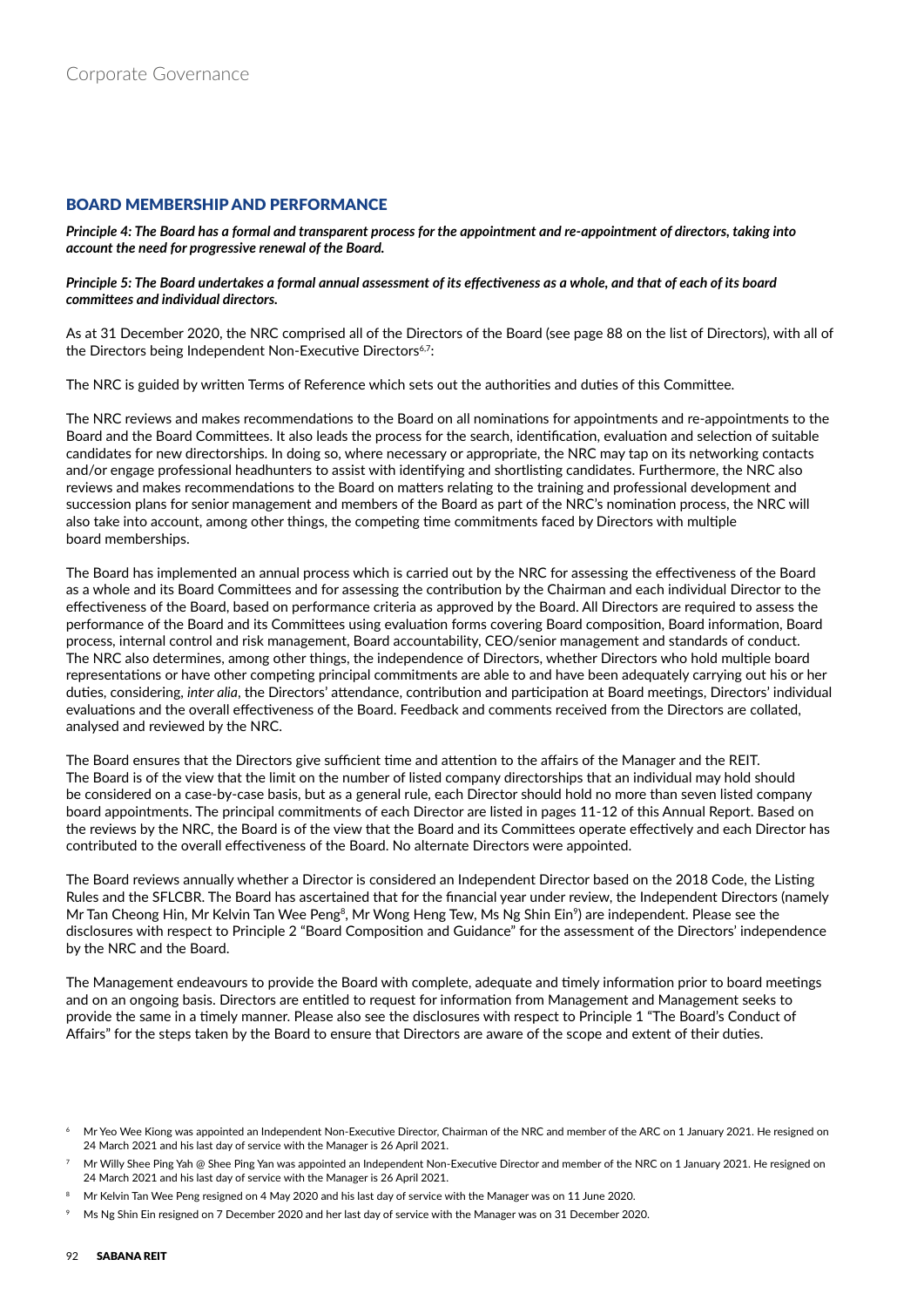Board meetings for each year are scheduled in advance to facilitate Directors' individual arrangements in respect of ongoing commitments. Prior to each meeting, Board papers on matters to be discussed with detailed explanatory information and other relevant materials are circulated in advance, so that such matters may be considered thoroughly and fully, prior to the making of any decision. Explanatory information may also be in the form of briefings to the Directors or formal presentations by staff in attendance at Board meetings or by external professionals.

The number of Board meetings and Board Committee meetings held during the year from 1 January 2020 to 31 December 2020 and Directors' attendances are as follows:

## **ATTENDANCE OF THE DIRECTORS FOR FY 2020**

| Meeting of                           |                           | <b>ARC</b><br><b>Board</b> |                           | <b>NRC</b>        |                           |                   |
|--------------------------------------|---------------------------|----------------------------|---------------------------|-------------------|---------------------------|-------------------|
| <b>Name of Directors</b>             | No. of<br><b>Meetings</b> | <b>Attendance</b>          | No. of<br><b>Meetings</b> | <b>Attendance</b> | No. of<br><b>Meetings</b> | <b>Attendance</b> |
| Mr Tan Cheong Hin                    | 27                        | 27                         | 4                         | 4                 |                           |                   |
| Mr Kelvin Tan Wee Peng <sup>10</sup> | $\mathfrak{p}$            | $\mathfrak{p}$             | $\mathcal{P}$             | 2                 | 3                         | 3                 |
| Ms Ng Shin Ein <sup>11</sup>         | 27                        | 27                         |                           |                   |                           | 5                 |
| Mr Wong Heng Tew <sup>12</sup>       | 27                        | 26                         | 4                         | 3                 |                           | າ                 |

The Board has access to Management and the Company Secretary at all times. The Company Secretary (or representative) attends all Board meetings and ensures that all Board procedures and the requirements of the Companies Act, Cap. 50 and the Listing Manual of the Singapore Exchange Securities Trading Limited ("SGX-ST") are followed. The appointment and removal of the Company Secretary is a matter for the Board to decide as a whole.

As a general rule, board papers, including the half-yearly and full-year financial statements, are sent to Directors in advance of each meeting for Directors to be adequately prepared for each meeting. The Board papers are deliberated over and approved by the Board at the meetings, with the Company Secretary recording the minutes of proceedings.

Directors may seek and obtain independent professional advice in the furtherance of their duties, if necessary. Any expenses and costs associated thereto will be borne by the Manager.

## REMUNERATION MATTERS

## PROCEDURES FOR DEVELOPING REMUNERATION POLICIES

## **LEVEL AND MIX OF REMUNERATION**

## DISCLOSURE ON REMUNERATION

*Principle 6: The Board has a formal and transparent procedure for developing policies on director and executive remuneration, and for fixing the remuneration packages of individual directors and key management personnel. No director is involved in deciding his or her own remuneration.*

*Principle 7: The level and structure of remuneration of the Board and key management personnel are appropriate and proportionate to the sustained performance and value creation of the company, taking into account the strategic objectives of the company.*

*Principle 8: The company is transparent on its remuneration policies, level and mix of remuneration, the procedure for setting remuneration, and the relationships between remuneration, performance and value creation.*

<sup>&</sup>lt;sup>10</sup> Mr Kelvin Tan Wee Peng resigned on 4 May 2020 and his last day of service with the Manager was on 11 June 2020.

<sup>&</sup>lt;sup>11</sup> Ms Ng Shin Ein resigned on 7 December 2020 and her last day of service with the Manager was on 31 December 2020.

<sup>&</sup>lt;sup>12</sup> Mr Wong Heng Tew was appointed a member of the NRC on 4 May 2020 and was redesignated as Chairman of the ARC on 12 June 2020.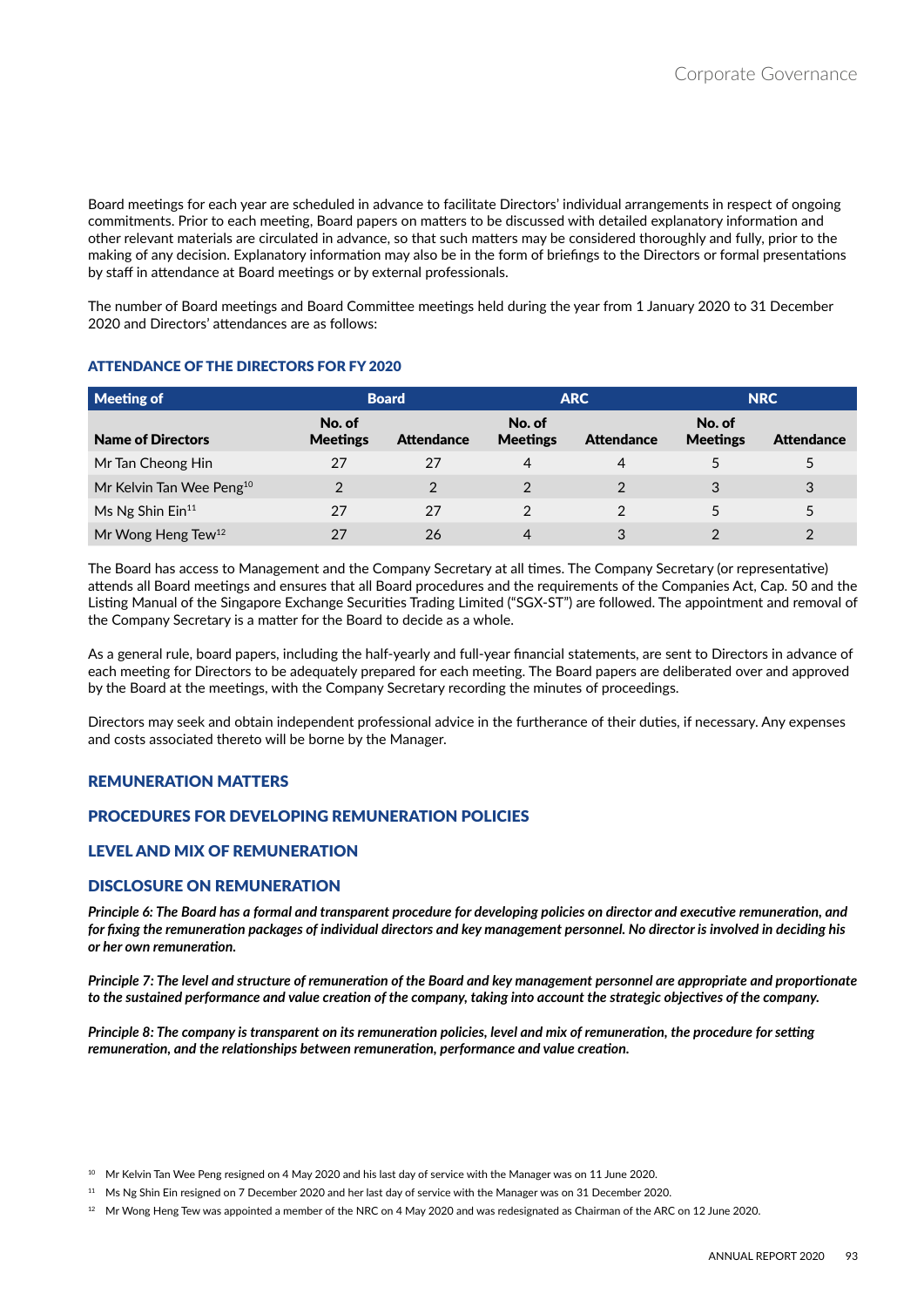The NRC, which currently comprises entirely Independent Non-Executive Directors, serves the crucial role of ensuring that a formal and transparent procedure is established for developing policy on executive remuneration and for fixing the remuneration packages of individual Directors. The remuneration policy comprises the following distinct objectives:

- (a) to ensure that the procedure for determining remuneration for Directors and executive officers is formal and transparent;
- (b) to ensure that the level of remuneration is sufficient to attract and retain Directors and that the remuneration packages are competitive in attracting and retaining employees;
- (c) to ensure that no Director is involved in deciding on his own remuneration;
- (d) to ensure that remuneration is commensurate with employees' duties, responsibilities and length of service;
- (e) to build sustainable value-creation to align with long-term Unitholder interest;
- (f) to reward employees for achieving performance targets; and
- (g) to enhance retention of key talents to build strong organisational capabilities.

The NRC determines remuneration packages, termination terms and service terms of individual Directors and the CEO in accordance with the aforementioned policies. Directors' fees also take into account the Directors' level of participation and contribution and their respective responsibilities. To ensure that the remuneration payable are in line with the objectives of the remuneration policies, the NRC regularly reviews and recommends to the Board, the framework for salary reviews, performance bonus and incentives for the other key management personnel, taking into consideration the performance of the REIT and that of the individual employee. There are currently no option schemes or other long-term incentive schemes for Directors and employees. All Non-Executive Directors are paid a fixed salary and the CEO's remuneration is not linked to the gross revenue of the REIT. There are no employees who are substantial shareholders of the Manager, substantial Unitholders of the REIT, or immediate family members of any Director or the CEO or any substantial shareholder of the Manager or substantial Unitholder of the REIT. In addition, the remuneration of Directors and executive officers are paid entirely in cash only. No Director or executive officers are paid in the form of shares or interests in the Manager's controlling shareholder or its related entities and their remuneration is also not linked (directly or indirectly) to the performance of any entity other than the REIT.

Accordingly, the NRC takes a holistic approach to the development of remuneration policies for the REIT, and the framework of remuneration for the Board, key management personnel and individual employees is not considered in isolation. The NRC also considers how to build up depth in management strength and development of key management personnel to ensure sustainability, continual development of talent and renewal of strong and competent leadership in the interests of the REIT.

The remuneration of the Directors and employees of the Manager are not paid out of the deposited property (the "Deposited Property") of the REIT (which is the listed entity), but remunerated directly by the Manager from the fees it receives.

In this regard, the Manager's report on each individual Director's and the key management personnel's remuneration paid and payable from 1 January 2020 to 31 December 2020 is disclosed as follows:

| <b>Directors</b>       | <b>Director's fees</b><br>\$'000 |
|------------------------|----------------------------------|
| Mr Tan Cheong Hin      | 90.0                             |
| Mr Kelvin Tan Wee Peng | 59.8                             |
| Mr Wong Heng Tew       | 69.4                             |
| Ms Ng Shin Ein         | 68.3                             |

Note:

Mr Kelvin Tan Wee Peng resigned on 4 May 2020 and his last day of service with the Manager was on 11 June 2020. Ms Ng Shin Ein resigned on 7 December 2020 and her last day of service with the Manager was on 31 December 2020.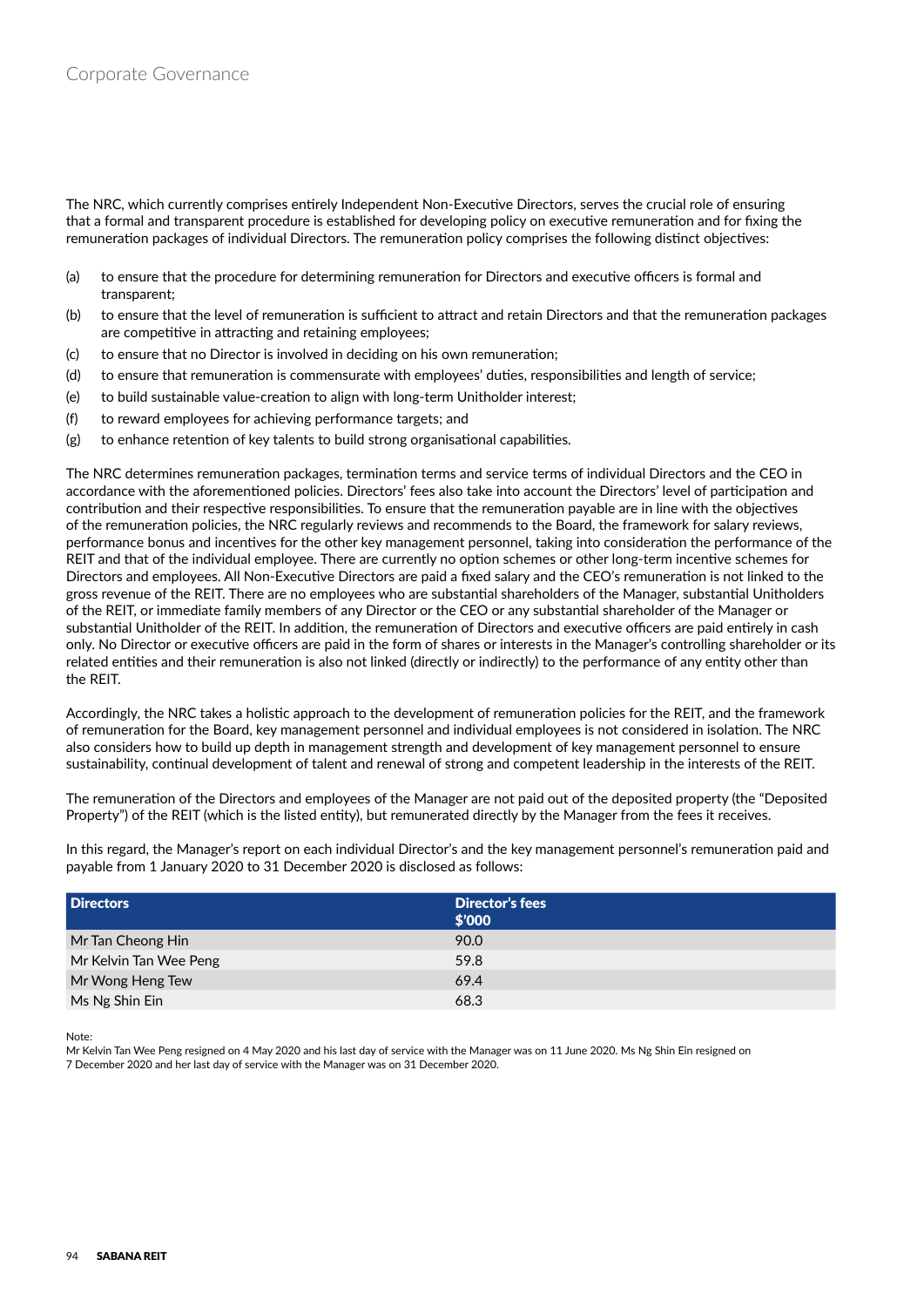| <b>Remuneration Bands</b> | <b>Salary</b> | <b>Bonus</b> | <b>Other</b><br><b>Benefits</b> | <b>Total</b> |
|---------------------------|---------------|--------------|---------------------------------|--------------|
|                           | %             | %            | %                               | %            |
| Key management personnel  |               |              |                                 |              |
| $$250,000 - $500,000$     |               |              |                                 |              |
| Mr Han Yong Lee (Donald)  | 71.0          | 17.8         | 11.2                            | 100.0        |
| Ms Pamela Siow Meow Cheng | 73.4          | 12.3         | 14.3                            | 100.0        |
| Below \$250,000           |               |              |                                 |              |
| Mr Lim Wei Huang          | 60.2          | 23.8         | 16.0                            | 100.0        |

Note: Remuneration was based on amount paid and payable, based on the REIT's FY 2020. The total remuneration mix comprises three components – Annual Fixed Salary, Bonus and Other Benefits. The Bonus component aims to encourage individual performance and consists of annual wage supplement and performance bonus. The size of the performance bonus is determined by the REIT's financial and non-financial performance, and is distributed to the key management personnel based on their individual performance. Leave encashment, mobile and transport allowances are classified under Other Benefits. There were no other key management personnel.

The key management team is small and to provide further disclosure on the actual amount of remuneration paid will be highly sensitive and may subject the Manager to risk of staff turnover, which is not in the best interests of Unitholders. Therefore, the Board believes the Unitholders and the REIT will not be prejudiced as a result of such non-disclosure.

# **ACCOUNTABILITY AND AUDIT**

# RISK MANAGEMENT AND INTERNAL CONTROLS

## AUDIT COMMITTEE

*Principle 9: The Board is responsible for the governance of risk and ensures that Management maintains a sound system of risk management and internal controls, to safeguard the interests of the company and its shareholders.*

#### *Principle 10: The Board has an Audit Committee ("AC") which discharges its duties objectively.*

The ARC assists the Board in fulfilling responsibilities relating to corporate governance and interested party transactions.

The Manager prepares the financial statements in accordance with the Singapore Financial Reporting Standards prescribed by the Accounting Standards Council and the REIT complies with Rule 705 of the Listing Manual of the SGX-ST (where applicable), which prescribes, among others, that half year results are to be announced no later than 45 days of the reporting period while full year results are to be announced no later than 60 days of the financial year end. In presenting the financial reports, the Board aims to provide a balanced and understandable assessment of the REIT's performance, position and prospects.

The Board, through the ARC, reviews the adequacy of the Manager's risk management framework and ensures that a robust system of risk management and internal controls is in place to safeguard the interests of the Unitholders. The Manager benchmarks its risk management practices against the Risk Governance Guidance For Listed Boards for best standards.

The ARC is governed by written terms of reference defining its authority and duties, with explicit authority to investigate any matter within its term of reference. The ARC has full access to and co-operation by Management and full discretion to invite any Director or employee of the Manager to attend its meetings.

As at 31 December 2020, the ARC members were:

| Mr Wong Heng Tew (Chairman)    | (Independent Non-Executive Director) |
|--------------------------------|--------------------------------------|
| Mr Tan Cheong Hin              | (Independent Non-Executive Director) |
| Ms Ng Shin $\mathsf{Ein^{13}}$ | (Independent Non-Executive Director) |

<sup>13</sup> Ms Ng Shin Ein resigned on 7 December 2020 and her last day of service with the Manager was on 31 December 2020. Mr Yeo Wee Kiong was appointed a member of the ARC on 1 January 2021. Mr Yeo Wee Kiong was also appointed the Chairman of the NRC on 1 January 2021. He resigned on 24 March 2021 and his last day of service with the Manager is 26 April 2021.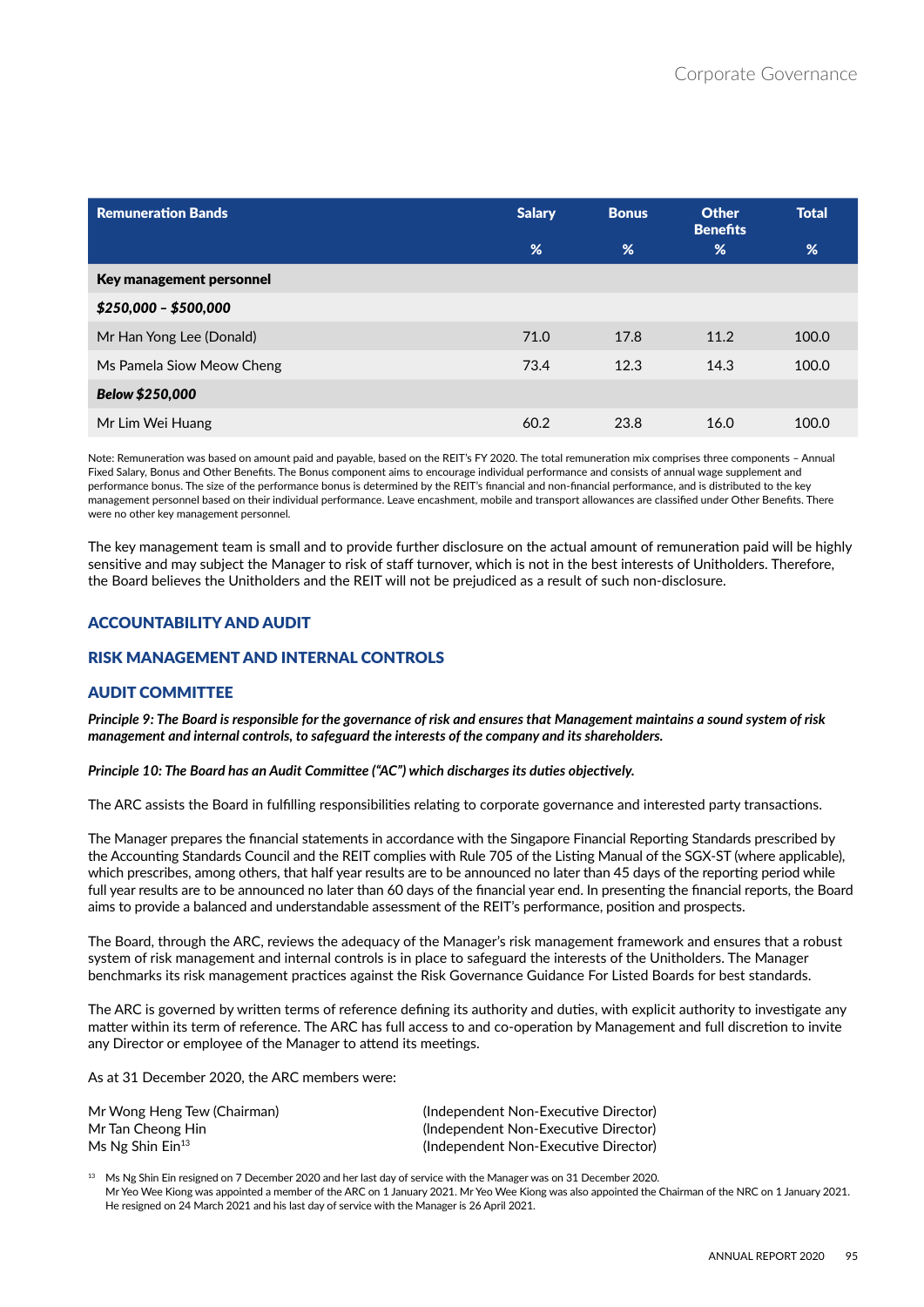The main duties of the ARC include reviewing and monitoring the effectiveness of the Manager's internal controls relating to financial, operational, compliance and risk management processes, at least annually. The ARC receives regular updates by external auditors to keep abreast of changes to accounting standards and issues which may have a direct impact on financial statements. The ARC meets with internal and external auditors without the presence of Management at least once a year. The Non-Executive Directors and/or Independent Directors, led by the Independent Chairman of the Board or other Independent Director as required, meet regularly without the presence of Management. The chairman of such meetings provides feedback to the Board and/or Chairman of the Board as appropriate.

The key activities of ARC include:

- reviewing and recommending to the Board for approval, the half-yearly and full-year financial results and related SGX announcements;
- reviewing Related Party Transactions and any donations of income derived from non-Shari'ah compliant sources or noncore activities to charities;
- reviewing the assurance from the CEO and Senior Vice President, Finance on the financial records and financial statements;
- reviewing and approving the internal and external audit plans to ensure adequacy of the audit scope;
- reviewing the independence, adequacy and effectiveness of the external audit and the internal audit function;
- reviewing and evaluating with internal and external auditors, the adequacy and effectiveness of internal control systems, including financial, operational, compliance and information technology controls, and risk management policies and framework;
- reviewing the internal and external audit reports and monitoring the timely and proper implementation of any corrective or improvement measures;
- reviewing the nature and extent of non-audit services, including their remuneration and terms of engagement, performed by the external auditors;
- reviewing the independence and objectivity of the external auditors, and recommending to the Board on their appointment, re-appointment and removal; and
- reviewing whistle-blowing arrangements put in place by Management.

The Board is of the view that all the members of the ARC are suitably qualified with finance and accounting backgrounds to assist the Board in the areas of internal controls, financial and accounting matters, compliance and risk management, including oversight over Management in the design, implementation and monitoring of risk management and internal control systems. The ARC does not comprise former partners of the REIT's incumbent external auditors, KPMG LLP (a) within a period of two years commencing from the date of their ceasing to be partners of KPMG LLP; or (b) who have any financial interest in KPMG LLP.

The ARC, through the assistance of internal and external auditors, reviews and reports to the Board on the adequacy and effectiveness of the Manager's system of controls, including financial, operational, compliance and information technology controls put in place by the Management as part of the framework.

The ARC decides on the appointment, termination and remuneration of the head of the internal audit function. The internal audit function of the Manager is outsourced to BDO Advisory Pte Ltd ("BDO"). The internal auditors are guided by the International Standards for the Professional Practice of Internal Auditing set by the Institute of Internal Auditors, and report directly to the ARC on audit matters. The internal audit function has unfettered access to all the REIT's documents, records, properties and personnel, including the ARC, and has appropriate standing within the Management.

The internal auditors conduct audit reviews based on the internal audit plan approved by the ARC and report their findings and recommendations to Management who would respond on the actions to be taken. The internal auditors submit internal audit reports at least twice yearly to the ARC. The ARC is of the view that the internal auditors are independent, effective and have adequate resources to perform its functions.

The Manager has adopted an enterprise-wide risk management ("ERM") framework to enhance its risk management capabilities. Through a structured risk identification process and the use of a risk register, the key financial, operational, compliance and information technology risks identified by the Management are documented and presented against the response strategies and control measures put in place to mitigate those risks. To enhance risk mitigation, the ERM framework is integrated with the internal auditor's annual work plan.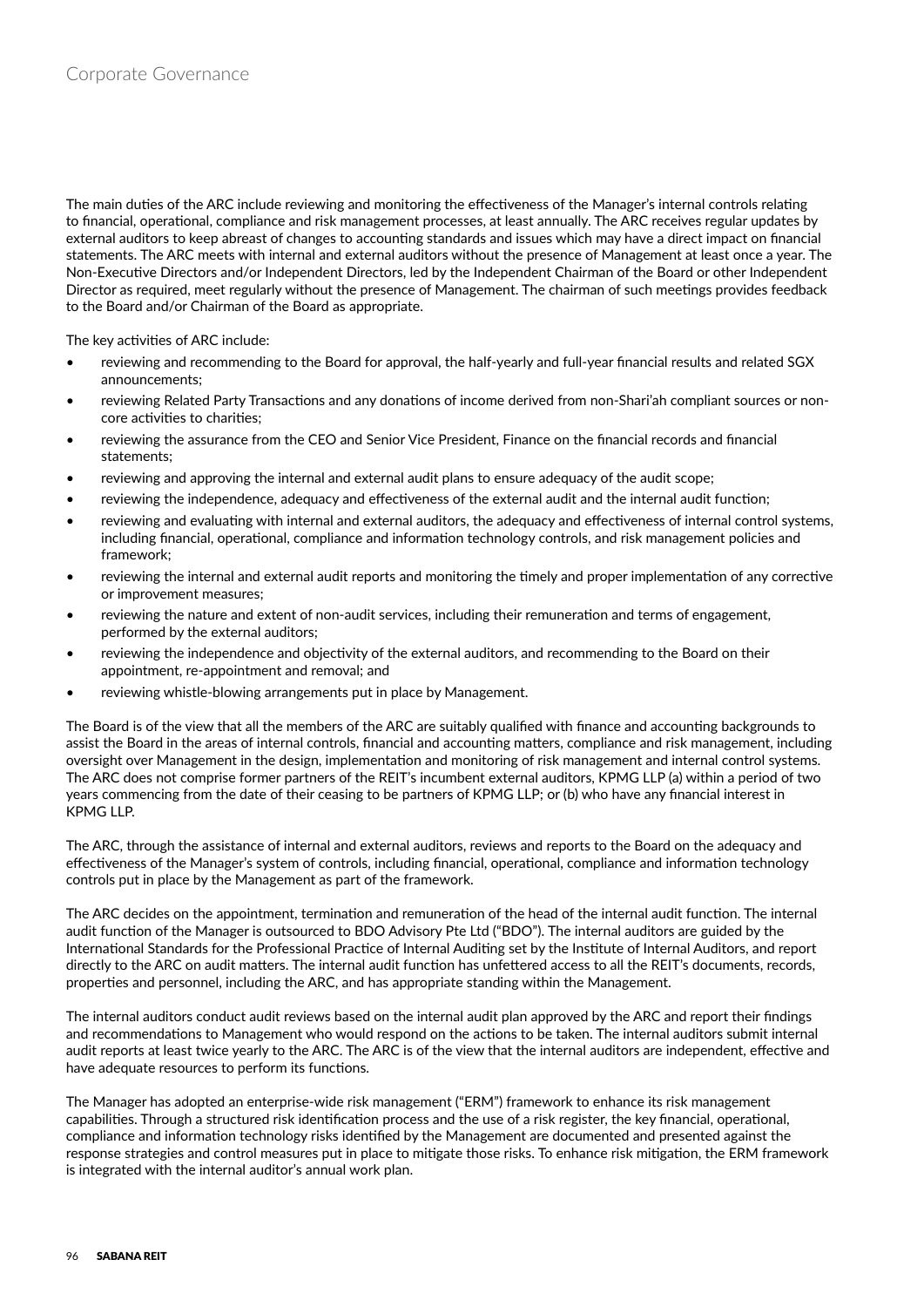#### EXTERNAL AUDITORS

The ARC makes recommendation to the Board on the appointment/re-appointment of the external auditors, taking into consideration the scope, results of the audit, as well as the cost effectiveness, independence and objectivity of the external auditors.

During the year, the ARC has conducted a review of all non-audit services provided by the external auditors to REIT and its subsidiaries and is satisfied that the extent of such services will not prejudice the independence and objectivity of the external auditors. The amount paid and payable to external auditors for audit and non-audit services fees were approximately \$211,000 and \$61,000 respectively, for the financial year under review.

The ARC, with the concurrence of the Board, has recommended the re-appointment of KPMG LLP as the external auditors. The re-appointment of the external auditors will be subject to approval by way of an ordinary resolution of Unitholders at the AGM, to be held on 27 April 2021.

In appointing the audit firms for the REIT and its subsidiaries, the Board is satisfied that the REIT has complied with the requirements of Rules 712 and 715 of the Listing Manual of the SGX-ST.

#### **WHISTLE-BLOWING POLICY**

The ARC has established procedures to provide employees of the Manager and the tenants and vendors of the REIT with welldefined and accessible channels to report on suspected fraud, corruption, dishonest practices or other similar matters relating to the REIT or the Manager, and for the independent investigation of any reports and appropriate follow-up action.

The aim of the whistle-blowing policy is to encourage the reporting of such matters in good faith, with the confidence that those making such reports will be treated fairly, and to the extent possible, be protected from reprisal. Where appropriate, an independent third-party may be appointed to assist in the investigation

The following section presents a brief summary of the REIT's exposure to financial, operational, and compliance risks and the key measures in addressing these risks.

#### FINANCIAL RISK

In managing the REIT, the Manager adheres to all applicable financial covenants set by lenders as well as the aggregate leverage limit of 50.0% imposed by MAS in the Property Funds Appendix<sup>14</sup>. The REIT has complied with the aggregate leverage limit throughout the year. To minimise financial risks, the Manager reviews the capital management policy of the REIT regularly and provides periodic updates to the Directors. All major capital market initiatives require the prior approval of the Board.

By employing an appropriate mix of debt and equity to finance property acquisitions, maintaining a certain level of cash for working capital and employing available Shari'ah-compliant derivatives to hedge risk exposure, the Manager strikes a strategic balance between safeguarding the going concern ability and optimal capital structure of the REIT with maximising Unitholders' value.

#### OPERATIONAL RISK

The Manager has put in place a manual of standard operating procedures designed to identify, monitor, report and manage the operational risks associated with the day-to-day management of the REIT. The manual of standard operating procedures covers key risk areas such as investments and acquisitions, property and lease management, interested party transactions, finance and accounting, compliance, and information technology controls, and is periodically reviewed to stay relevant and effective.

<sup>14</sup> On 16 April 2020, the MAS announced that the aggregate leverage limit for Singapore real estate investment trusts ("S-REITs") will be raised from 45.0% to 50.0% with immediate effect, and the Property Funds Appendix was revised accordingly. Pursuant to the Property Funds Appendix, an S-REIT is permitted to borrow up to:

• 50.0% of the value of the Deposited Property at the time the borrowing is incurred (before 1 January 2022); and

• 45.0% of the value of the Deposited Property at the time the borrowing is incurred, save that the borrowings may exceed 45.0% of the value of the Deposited Property (up to a maximum of 50.0%) only if the S-REIT has a minimum adjusted interest coverage ratio of 2.5 times after taking into account the interest payment obligations arising from the new borrowings (on or after 1 January 2022).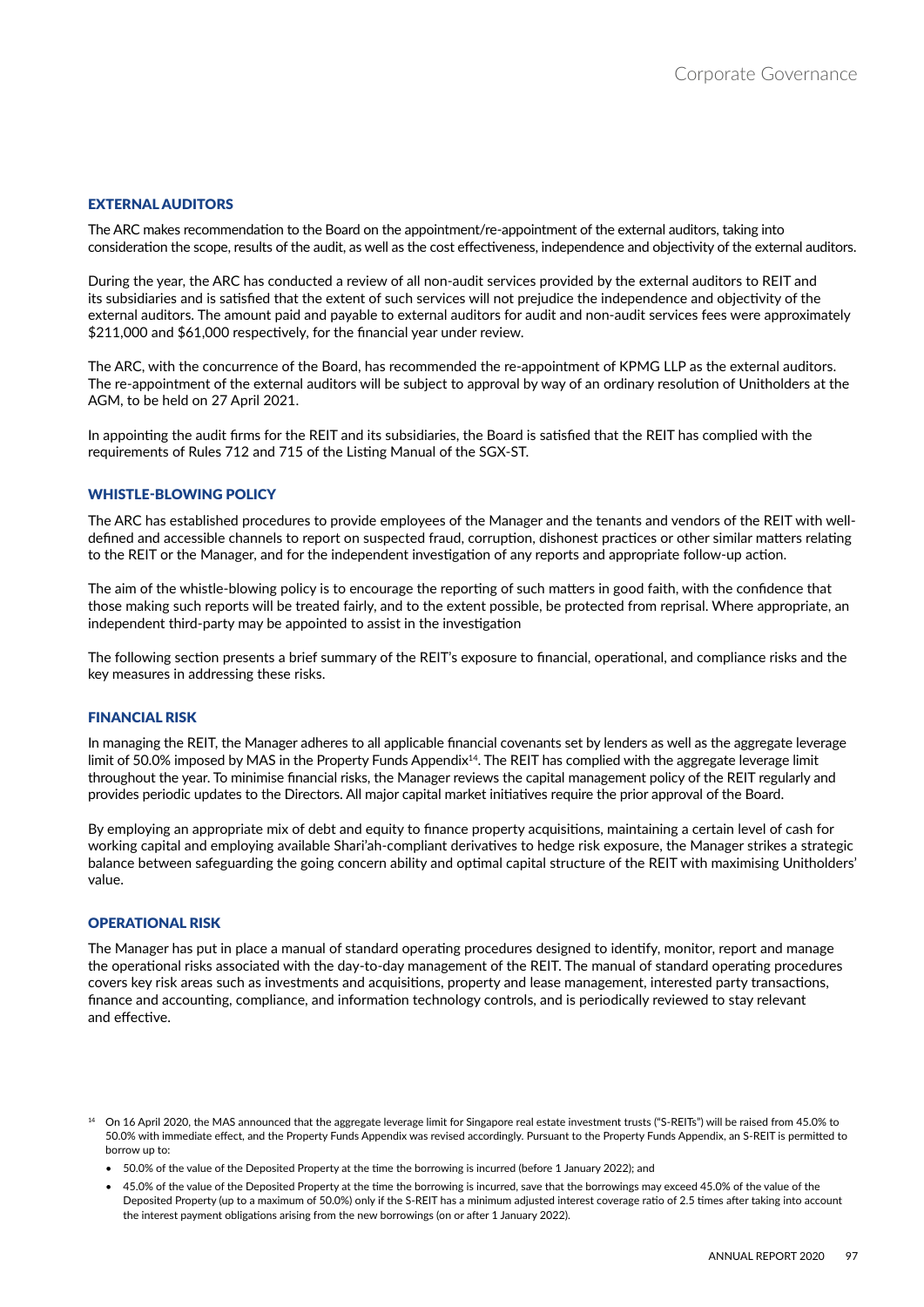The Manager recognises that there is a significant amount of risk inherent in making property investment decisions. Accordingly, the Manager sets out clear procedures when making such decisions. For instance, an investment and risk management committee was set up to ensure comprehensive due diligence is carried out in relation to each proposed investment. All property purchases and divestments require the prior approval of the Board.

Internal auditors, BDO, had also been engaged to perform independent reviews of the adequacy and effectiveness of the risk management processes and internal controls. The Manager also has a Business Continuity Plan and a comprehensive insurance coverage in accordance with industry standards.

## COMPLIANCE RISK

The REIT is subject to various rules and regulations stipulated by the SGX-ST and other regulatory bodies. Any changes to the rules and regulations may affect the REIT's business.

The Manager holds a CMS licence for real estate investment trust management and its key officers are appointed as representatives by MAS under the SFA. Failure to comply with the regulations imposed by MAS may result in the licences being revoked or not renewed, adversely affecting the REIT's operations.

The Manager has policies and procedures for ensuring compliance with the applicable provisions of the SFA and all other relevant legislations, rules, notices and guidelines, including the Listing Manual of the SGX-ST, the Code on Collective Investment Schemes issued by the MAS including the Property Funds Appendix, the Manager's obligations under the Trust Deed, the Singapore Financial Reporting Standards, any tax ruling and the relevant contracts.

To mitigate non-compliance, the compliance officer regularly consults the regulatory bodies and works closely with the auditors, legal counsels, the Company Secretary, senior management and the ARC to ensure adherence to all stipulated rules and regulations.

## BOARD'S OPINION ON INTERNAL CONTROLS

Based on the internal controls and risk management framework established and maintained by the Management, work performed by the internal and external auditors, the assurance from the CEO and Senior Vice President, Finance that the financial records have been properly maintained, that the financial statements give a true and fair view of the REIT's operations and finances, and the assurance from the CEO and Senior Vice President, Finance regarding the adequacy and effectiveness of the Manager's risk management and internal control systems, the Board, with the concurrence of the ARC, is of the view that taking into account the nature, scale and complexity of the Manager's operations, the REIT's financial, operational, compliance and information technology controls, and risk management systems were adequate and effective as at 31 December 2020.

In this regard, the Board notes that the system of internal controls and risk management provide a reasonable but not absolute assurance that the REIT will not be severely affected by any event that could be reasonably foreseen. Neither can any system of internal controls and risk management provide absolute assurance against the occurrence of material errors, poor judgment, human error, losses, fraud or other irregularities.

# SHAREHOLDER RIGHTS AND ENGAGEMENT

# SHAREHOLDER RIGHTS AND CONDUCT OF GENERAL MEETINGS

## ENGAGEMENT WITH SHAREHOLDERS

*Principle 11: The company treats all shareholders fairly and equitably in order to enable them to exercise shareholders' rights and have the opportunity to communicate their views on matters affecting the company. The company gives shareholders a balanced and understandable assessment of its performance, position and prospects.*

*Principle 12: The company communicates regularly with its shareholders and facilitates the participation of shareholders during general meetings and other dialogues to allow shareholders to communicate their views on various matters affecting the company.*

*Principle 13: The Board adopts an inclusive approach by considering and balancing the needs and interests of material stakeholders, as part of its overall responsibility to ensure that the best interests of the company are served.*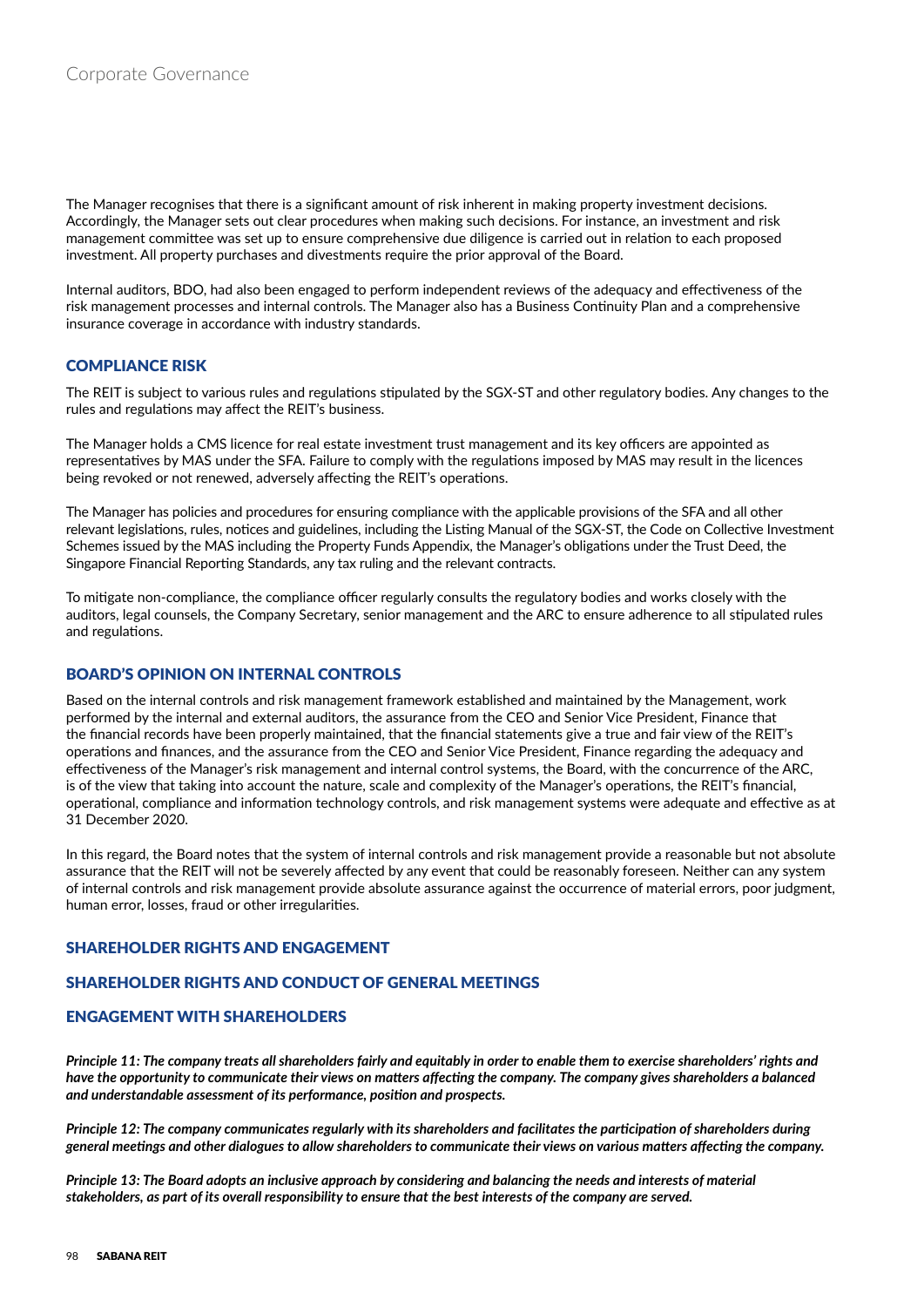The Manager is committed to regular, effective and fair communication with Unitholders. It has a dedicated investor relations ("IR") team which regularly communicates with the Unitholders and attends to their queries and concerns.

The Manager's disclosure policy requires the timely and full disclosure of all material information relating to the REIT by way of public releases or announcements through the SGX-ST via SGXNET at first instance and subsequently, by way of release on the website at http://www.sabana-reit.com. The Manager clearly communicates its current policy of distributing at least 90.0% of its distributable income to Unitholders.

The Manager conducts regular briefings for media and analysts which will generally coincide with the release of the REIT's financial results. The IR team utilises its website as a means of providing information to the Unitholders and the broader investment community. News releases, investor presentations and financial results are available on the website immediately after they have been released to the market.

The Manager welcomes active Unitholder participation at the Annual General Meeting ("AGM"). It believes that AGMs serve as an opportune forum for Unitholders to meet the Board and senior management and to communicate their views. Prior to each general meeting, Unitholders are also provided with timely information so as to enable them to participate effectively and vote at such meeting (including through the appointment of proxy(ies) if they are unable to attend such meeting in person).

The Manager has implemented the system of voting by poll at its AGMs or extraordinary general meetings ("EGMs"). Results of each resolution put to vote at the AGM or EGM are processed by independent scrutineers and the results will be announced with details of percentages in favour and against. Separate resolutions are proposed for substantially separate issues at the meetings and after the conclusion of each meeting, the minutes of the AGM or EGM will be made available to Unitholders upon request.

The Chairman of the Board, the respective Chairman of each of the Board Committees, the Management and the external auditors are present to address Unitholders' queries at the AGMs or EGMs.

Notwithstanding the above, amidst the COVID-19 situation, the Manager has complied with the health advisory issued by the relevant authorities to hold the AGM on 11 June 2020 and the EGM on 4 December 2020 via electronic means in consideration of the welfare of Unitholders. The Manager will continue to conduct the upcoming AGM to be held on 27 April 2021 via electronic means in view of the evolving COVID-19 situation.

# DEALING IN SECURITIES

The Manager's Code of Best Practices on Securities Transactions encourages Directors and employees to hold Units but forbids them to:

- Trade during the blackout period, which commences one month before the announcement of property valuations, half-yearly or annual results to the public and ending on the day of announcement or other specified date.
- Trade at any time in possession of price sensitive information.
- Communicate price sensitive information to any person as imposed by insider trading laws.
- Trade in Units on short-term considerations.

Directors are also required to disclose their dealings in Units to the Manager within two business days after such acquisition or occurrence. Announcements of such interest notifications will be made via SGXNET.

In addition, the Manager will comply with any relevant disclosure requirements under the SFA. The Manager has also undertaken that it will not deal in the Units during the period commencing one month before the public announcement of the REIT's annual results, half-yearly results and (where applicable) property valuations, and ending on the date of announcement of the relevant results, or the case may be, property valuations.

# DEALING WITH CONFLICTS OF INTEREST

The following procedures are established by the Manager to deal with potential conflicts of interest issues:

- The Manager is dedicated to Sabana REIT and will not manage other REITs which invest in similar properties as Sabana REIT.
- All executive officers will be working exclusively for the Manager and will not hold executive positions in other firms;
- All resolutions in writing of the Directors in relation to matters concerning the REIT must be approved by a majority of the Directors who do not hold an interest, including at least two Independent Directors;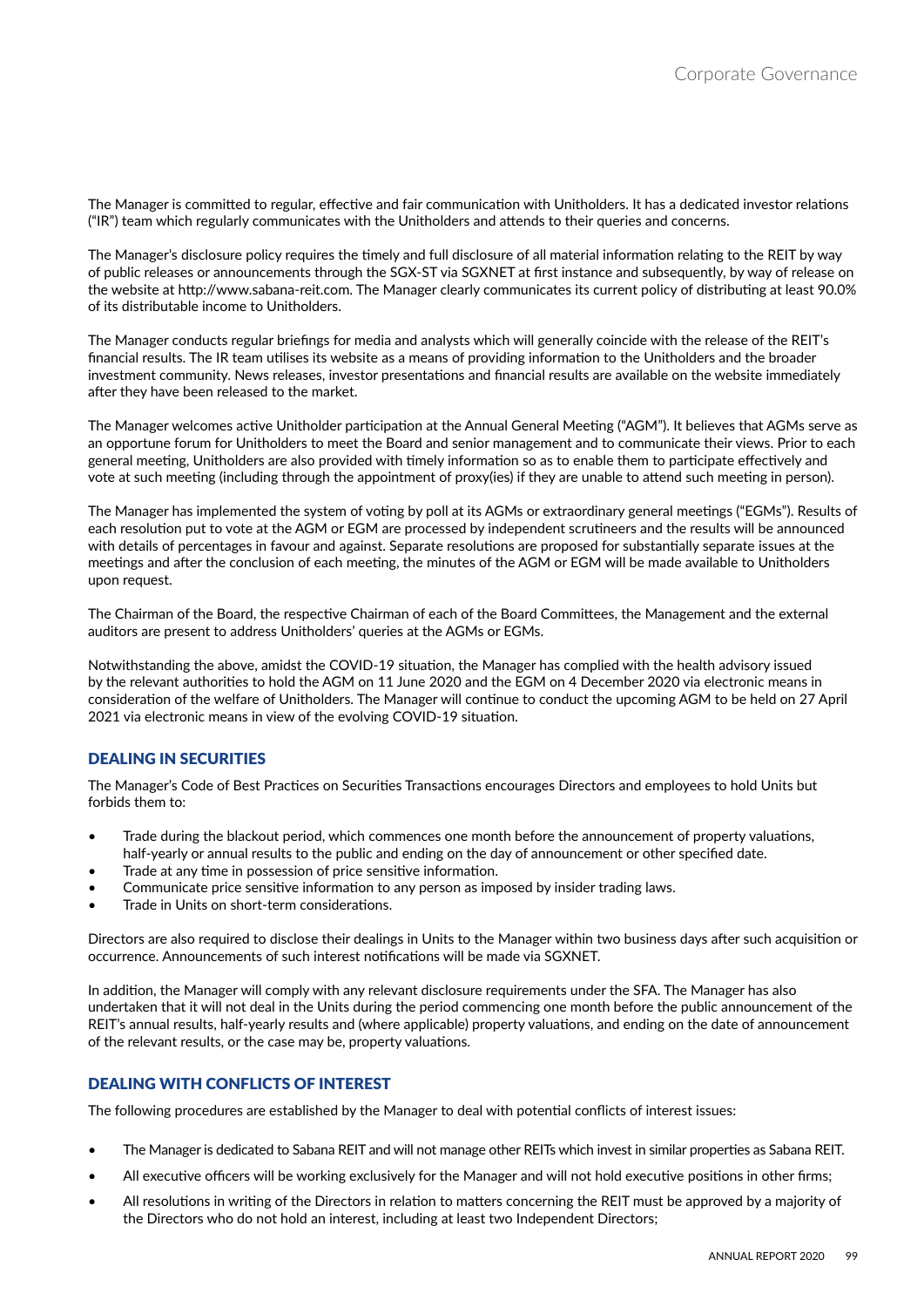- In respect of matters in which the Sponsor and/or its subsidiaries have an interest, direct or indirect, any nominees appointed by the Sponsor and/or its subsidiaries to the Board to represent their interest will abstain from voting. In such matters, the quorum must comprise a majority of the Independent Non-Executive Directors and must exclude the nominee Directors of the Sponsor and/or its subsidiaries.
- It is also provided in the Trust Deed that if the Manager is required to decide whether or not to take any action against any person in relation to any breach of any agreement entered into by the Trustee for and on behalf of the REIT with a related party of the Manager, the Manager shall be obliged to consult a reputable law firm (acceptable to the Trustee) which shall provide legal advice on the matter. If the said law firm is of the opinion that the Trustee has a prima facie case against the party allegedly in breach under such agreement, the Manager shall be obliged to take appropriate action in relation to such agreement. The Directors shall have a duty to ensure that the Manager so complies. Notwithstanding the foregoing, the Manager shall inform the Trustee as soon as it becomes aware of any breach of any agreement entered into by the Trustee for and on behalf of the REIT with a related party of the Manager and the Trustee may take any action it deems necessary to protect the rights of Unitholders and/or which is in the interest of Unitholders. Any decision by the Manager not to take action against a related party of the Manager shall not constitute a waiver of the Trustee's right to take such action as it deems fit against such related party.

# MATERIAL CONTRACTS

There are no material contracts entered into by Sabana REIT or any of its subsidiaries that involve the interests of the CEO, any Director or any controlling Unitholder, except as disclosed in this annual report.

## DEALING WITH RELATED PARTIES

The Manager has established procedures to ensure that all Related Party Transactions will be undertaken on an arm's length basis and on normal commercial terms, which are generally no more favourable than those extended to unrelated third parties. Thus, the interests of the REIT and the Unitholders will not be prejudiced. All Related Party Transactions will be subjected to regular periodic reviews by the ARC:

- Transactions (either individually or as part of a series or if aggregated with other transactions involving the same interested person during the same financial year) equal to or exceeding \$100,000 in value but below 3.0% of the value of Sabana REIT's net tangible assets will be subject to review by the ARC at regular intervals;
- Transactions (either individually or as part of a series or if aggregated with other transactions involving the same interested person during the same financial year) equal to or exceeding 3.0% but below 5.0% of the value of Sabana REIT's net tangible assets will be subject to review and prior approval of the ARC and immediately announced on SGX-ST. Such approval shall only be given if the transactions are on normal commercial terms and are consistent with similar types of transactions made by the Trustee with third parties which are unrelated to the Manager;
- Transactions (either individually or as part of a series or if aggregated with other transactions involving the same interested person during the same financial year) equal to or exceeding 5.0% of the value of Sabana REIT's net tangible assets will be reviewed and approved prior to such transactions being entered into, on the basis described in the preceding paragraph, by the ARC which may, as it deems fit, request advice on the transactions from independent advisers, including the obtaining of valuations from independent professional valuers. Furthermore, under the Listing Manual of the SGX-ST and the Property Funds Appendix, such transactions would have to be approved by the Unitholders at a meeting of Unitholders duly convened and held in accordance with the provisions of the Trust Deed; and
- Aggregate value of Related Party Transactions entered into during the financial year under review will be disclosed in the Annual Report.

As a general rule, the Manager must demonstrate to its ARC that such transactions satisfy the foregoing criteria, which may entail obtaining (where practicable) quotations from parties unrelated to the Manager; or obtaining two or more valuations from independent professional valuers (in accordance with the Property Funds Appendix).

For Related Party Transactions entered into or to be entered into by the Trustee, the Trustee is required to consider the terms of such transactions to satisfy itself that such transactions are conducted on an arm's length basis and on normal commercial terms, are not prejudicial to the interests of the REIT and the Unitholders, and are in accordance with all applicable requirements of the Property Funds Appendix and/or the Listing Manual of the SGX-ST relating to the transaction in question.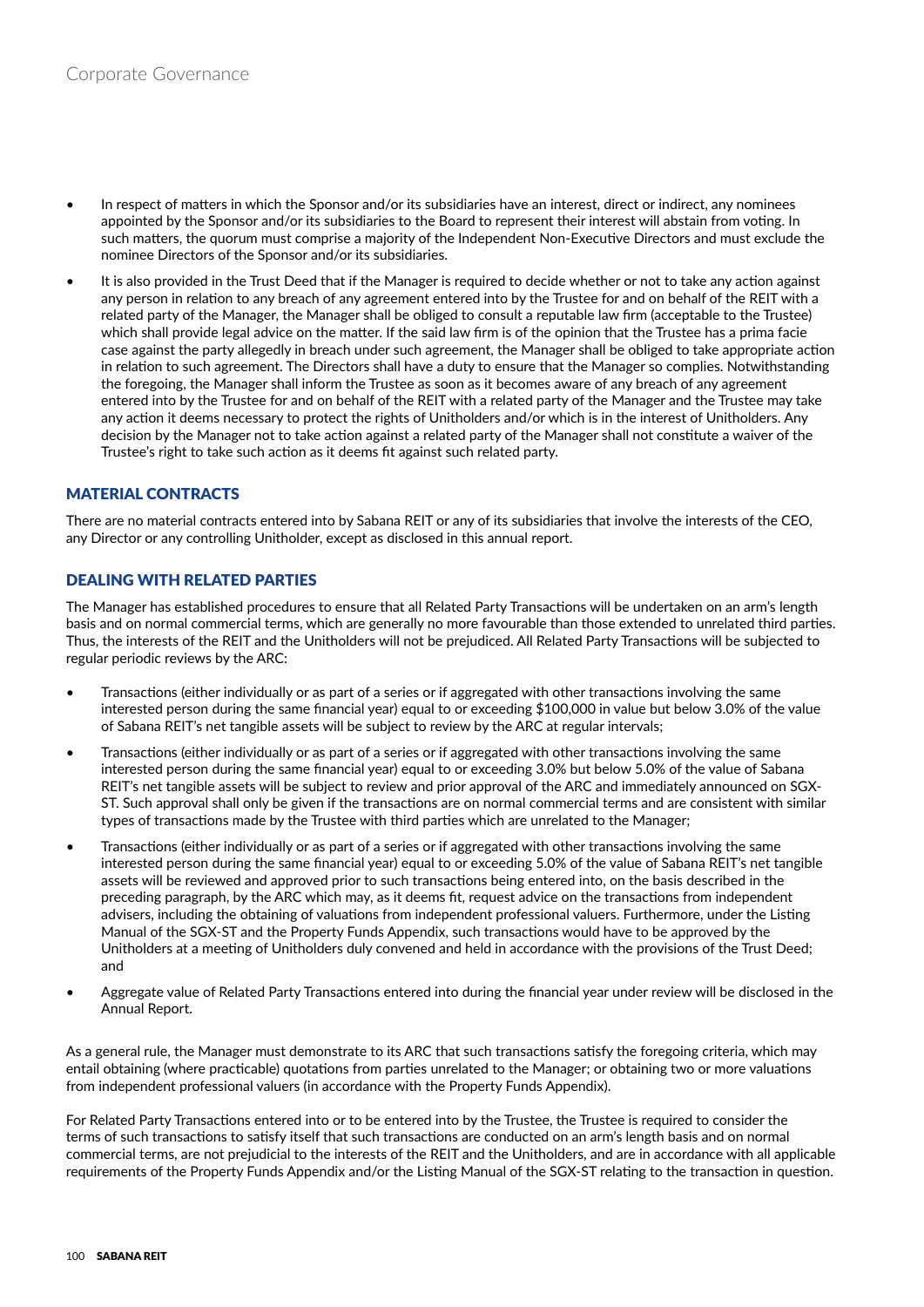Further, the Trustee has the ultimate discretion under the Trust Deed to decide whether or not to enter into a Related Party Transaction. If the Trustee is to sign any Related Party Transaction contract, the Trustee will review the contract to ensure that it complies with the requirements relating to Related Party Transactions as well as such other guidelines as may from time to time be prescribed by the MAS and the SGX-ST to apply to real estate investment trusts.

The Manager will maintain a register to record and will incorporate into its internal audit plan a review, of all Related Party Transactions which are entered into by the REIT. The ARC shall review the internal audit reports to ascertain that the guidelines and procedures established to monitor Related Party Transactions have been complied with. In addition, the Trustee will also have the right to review such audit reports to ascertain that the Property Funds Appendix have been complied with. The ARC will periodically review all Related Party Transactions to ensure compliance with the Manager's internal control procedures and with the relevant provisions of the Property Funds Appendix and/or the Listing Manual of the SGX-ST. The review will include the examination of the nature of the transactions and the supporting documents or such other data deemed necessary by the ARC.

If a member of the ARC has an interest in a transaction, he is required to abstain from participating in the review and approval process in relation to that transaction.

# DEALING WITH SHARI'AH COMPLIANCE

Shari'ah compliance means adherence to the tenets of Islamic law, which places due consideration upon ethics and social responsibility. The Manager ensures total non-Shari'ah compliant rental income does not exceed 5.0% per annum of the gross revenue of the REIT's portfolio of properties. As part of the due cleansing procedure, donation of non-compliant income is made to charitable causes (without tax benefits) on a quarterly basis. For FY 2020, the non-compliant income came to approximately less than 1.0% of the REIT's gross revenue.

Five Pillars Pte. Ltd. ("Five Pillars"), based in Singapore, was appointed by the Manager to act as the Shari'ah Adviser. Five Pillars serves as a conduit between the Independent Shari'ah Committee ("ISC") and the compliance officer of the Manager, liaising frequently on Shari'ah matters throughout the year.

The ISC comprises eminent scholars and experts. They are:

- Dr Mohamed Ali Elgari (Professor at King Abdulaziz University in Saudi Arabia);
- Professor Dr Obiyathulla Ismath Bacha (Professor at the International Centre for Education in Islamic Finance in Malaysia); and
- Dr Ashraf bin Mohammed Hashim (Associate Professor at International Islamic University Malaysia)

The REIT follows the standards promulgated by the Auditing and Accounting Organisation of the Islamic Financial Institutions and/or the Islamic Financial Services Board. To assess on-going compliance of the REIT, the Shari'ah Adviser, on behalf of and working closely with the ISC:

- Prior to the issuance of the Shari'ah certificate for annual status, an inspection and verification will be conducted on the properties and activities of the REIT. A representative of Five Pillars will visit the individual properties in the portfolio to ensure that businesses on the premises are compliant and agree with the leasing contracts signed. For FY 2020, the REIT successfully passed the inspection.
- For new funding, consent will be obtained on inception. Shari'ah certification and other supporting documents from the issuing or arranger bank will be vetted and approved by the ISC. For FY 2020, the REIT is Shari'ah compliant because non-Shari'ah compliant financing of the REIT has not exceeded a third of the net asset value of its portfolio.

On completion of the annual audit, the ISC will sign off and issue the certificate which will be delivered by the Shari'ah Adviser to the Manager. The REIT has successfully renewed its annual Shari'ah certificate, valid till 31 December 2021. The certificate is displayed on the REIT's website www.sabana-reit.com. The total amount of fees incurred for Shari'ah advisory services for FY 2020 is approximately \$90,000.

Under Shari'ah principles, provisions are made for remedial actions. In the event of a breach or deviation, the Manager must disclose as soon as practicable to the Shari'ah Adviser and the ISC the necessary details and supporting documents. Rectification as advised is applied to the particular activity within an agreed time frame before any distributions are made to Unitholders.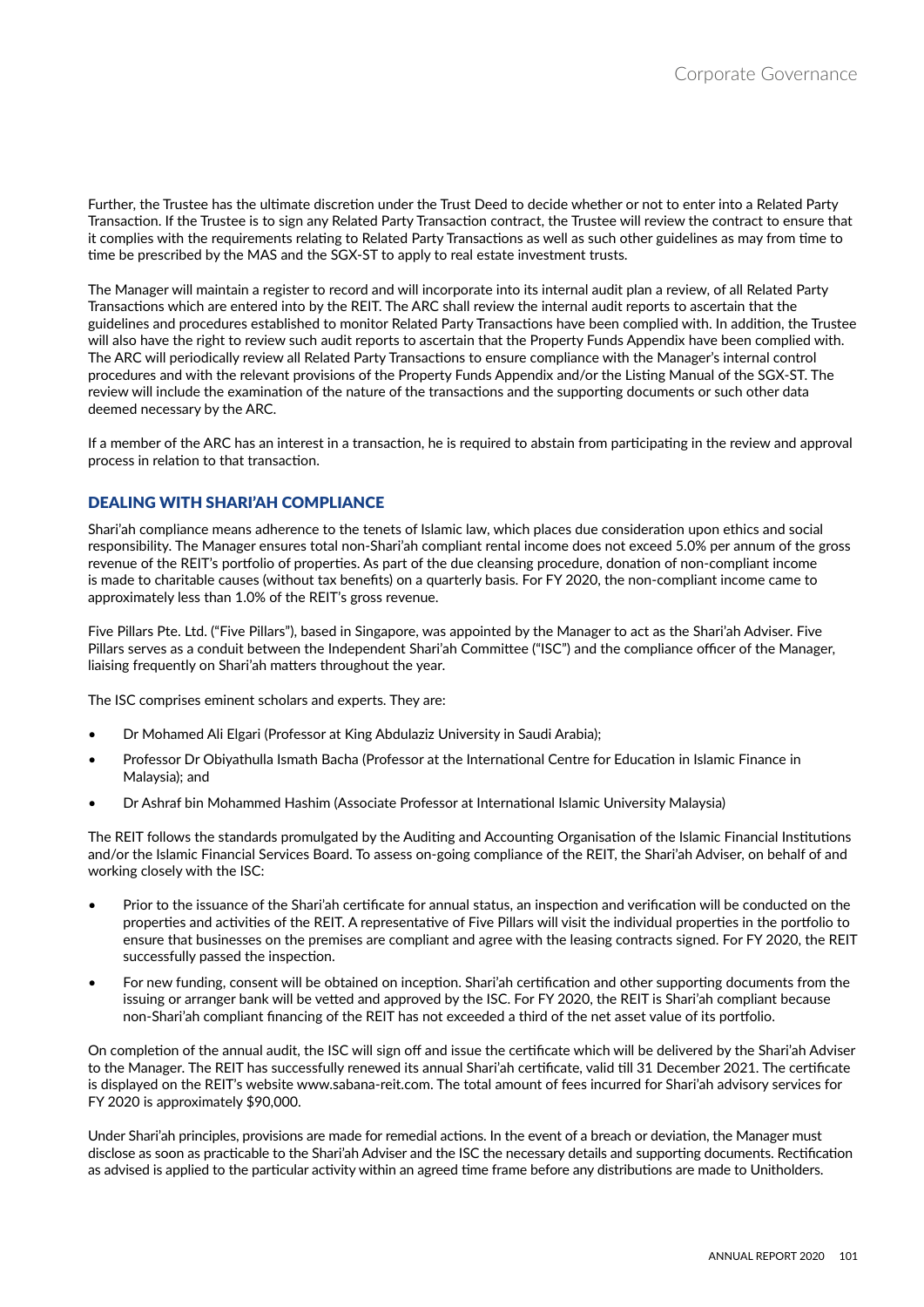# **FEES PAYABLE TO THE MANAGER**

The Manager is entitled under Clauses 15.1 and 15.2 of the Trust Deed to the following fees:

|              | Fees payable by the REIT                                                                      | <b>Amount payable</b>                                                                                                                                                                                                                                                                                                                                                                                                                                                                                                                                                                                                                                                                                                                                                                                                                                                                                                                                                                                                                                                                                  |
|--------------|-----------------------------------------------------------------------------------------------|--------------------------------------------------------------------------------------------------------------------------------------------------------------------------------------------------------------------------------------------------------------------------------------------------------------------------------------------------------------------------------------------------------------------------------------------------------------------------------------------------------------------------------------------------------------------------------------------------------------------------------------------------------------------------------------------------------------------------------------------------------------------------------------------------------------------------------------------------------------------------------------------------------------------------------------------------------------------------------------------------------------------------------------------------------------------------------------------------------|
| $\mathbf{1}$ | Management fee<br>(payable to the Manager<br>or its nominee)                                  | <b>Base Fee</b><br>A fee not exceeding the rate of 0.5% per annum of the value of the Deposited<br>Property.                                                                                                                                                                                                                                                                                                                                                                                                                                                                                                                                                                                                                                                                                                                                                                                                                                                                                                                                                                                           |
|              |                                                                                               | <b>Performance Fee</b><br>0.5% per annum (or such lower percentage as may be determined by the Manager<br>in its absolute discretion) of the Net Property Income of Sabana REIT or its relevant<br>Special Purpose Vehicles ("SPVs") in each financial year, payable on a yearly basis,<br>provided Sabana REIT achieves at least 10.0% annual growth in Distribution per<br>Unit ("DPU") over the previous financial year (calculated after accounting for the<br>performance fee (if any) for that financial year and after adjusting, at the discretion<br>of the Manager, for any new Units arising from the conversion or exercise of any<br>instruments convertible into Units which are outstanding at the time of calculation,<br>and any rights or bonus issue, consolidation, subdivision or buy-back of Units).<br>The Manager may elect to receive the Base Fee and Performance Fee in cash or<br>Units or a combination of cash and Units (as it may in its sole discretion determine).<br>The Manager received 100.0% of the Base Fee in cash for FY 2020.                               |
| 2            | Fee for acquisition of properties<br>(payable to the Manager or its<br>nominee) <sup>15</sup> | <b>Acquisition Fee</b><br>1.0% (or such lower percentage as may be determined by the Manager in its absolute<br>discretion) of the acquisition price of real estate of real estate-related assets<br>acquired:<br>in relation to an acquisition (whether directly or indirectly through one or more<br>$\bullet$<br>SPVs of any real estate, the acquisition price of any real estate purchased by<br>the REIT, plus any other payments <sup>16</sup> in addition to the acquisition price made<br>by the REIT or its SPVs to the vendor in connection with the purchase of the<br>real estate (pro-rated if applicable to the proportion of the REIT's interest);<br>in relation to an acquisition (whether directly or indirectly through one or<br>$\bullet$<br>more SPVs of the REIT) of any SPVs or holding entities which holds real estate,<br>the underlying value of any real estate which is taken into account when<br>computing the acquisition price payable for the acquisition from the vendor of<br>the equity interests of any vehicle holding directly or indirectly the real estate |
|              |                                                                                               | purchased by the REIT, plus any additional payments made by the REIT or its<br>SPVs to the vendor in connection with the purchase of such equity interests)<br>(pro-rated if applicable to the proportion of the REIT's interest); or<br>the acquisition price of any investment by the REIT, whether directly or<br>$\bullet$<br>indirectly through one or more SPVs, in any debt securities of any property<br>corporation or other SPV owning or acquiring real estate.                                                                                                                                                                                                                                                                                                                                                                                                                                                                                                                                                                                                                             |

<sup>&</sup>lt;sup>15</sup> Acquisition fees are paid in cash. Whereby properties are acquired from interested parties, acquisition fees will be paid in units issued by Sabana REIT at the prevailing market price and will be held for one year from the date of issuance.

<sup>16</sup> "Other payments" refers to additional payments to the vendor of the asset, for example, where the vendor has already made certain payments for enhancements to the asset, and the value of the asset enhancements is not reflected in the acquisition price as the asset enhancements are not completed, but "other payments" do not include stamp duty or other payments to third-party agents and brokers.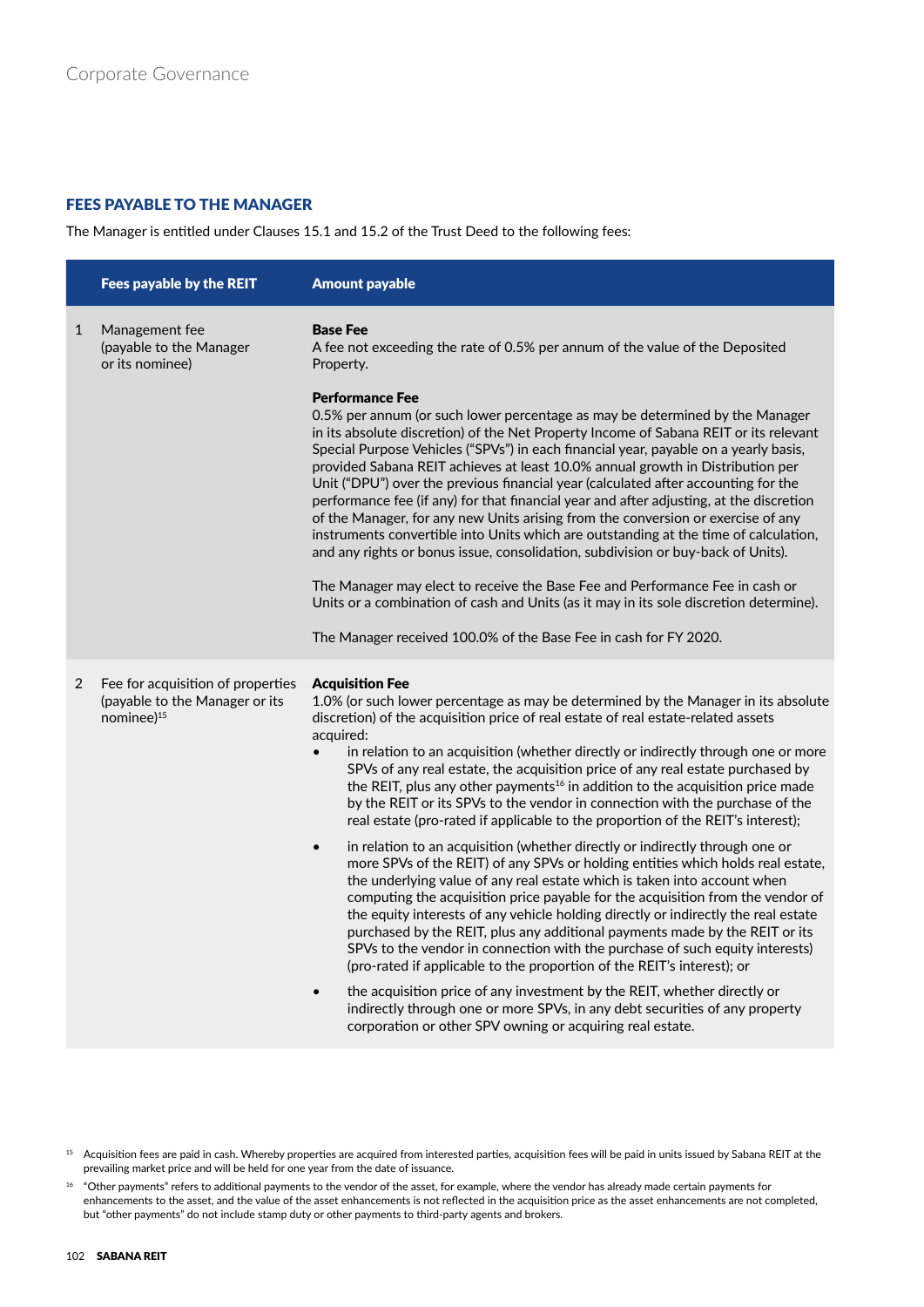Fee for divestment of properties (payable to the Manager or its nominee)<sup>17</sup> **Divestment Fee** 0.5% (or such lower percentage as may be determined by the Manager in its absolute discretion) of each of the following as is applicable (subject to there being no doublecounting): • the sale price of any real estate sold or divested, whether directly or indirectly through one or more SPVs, by the REIT (plus any other payments<sup>18</sup> in addition to the sale price received by the REIT or its SPVs from the purchaser in connection with the sale or divestment of the real estate) (pro rated if applicable to the proportion of the REIT's interest); • the underlying value of any real estate related assets which is taken into account when computing the sale price for such real estate-related assets, sold or divested, whether directly or indirectly through one or more SPVs, by the REIT (pro rated if applicable to the proportion of the REIT's interest); or • the sale price of any investment by the REIT, whether directly or indirectly through one or more SPVs, in any debt securities of any property corporation or other SPVs owning or acquiring real estate.

The Manager is responsible for managing the assets and liabilities of the REIT for the benefit of its Unitholders. Accordingly, the Manager should be compensated fairly for its efforts in the overall management of the REIT's various affairs. The Base Fee payable to the Manager has been assessed by the Board and the Board believes that the Base Fee is reasonable and in-line with market rates.

No Performance Fees were payable for FY 2020. The Board would like to inform Unitholders that Performance Fees are only payable when the Manager has achieved a certain level of growth in DPU over the previous financial year. Accordingly, the Board is of the view that the Performance Fee will incentivise the Manager to seek growth opportunities and encourage the Manager to act in the interests of Unitholders to enhance the DPU. An increase of the DPU by 10.0% year-on-year is challenging and the Performance Fee will incentivise the Manager to take a holistic and balanced approach towards assuming sensible risks to grow the REIT over the long-term. In addition, the Performance Fee payable to the Manager has been assessed by the Board and the Board believes that the REIT's Performance Fee is reasonable and in-line with market practices.

The Acquisition Fee and Divestment Fee are necessary to incentivise the Manager to source for inorganic growth and to realise mature assets that no longer suit the portfolio. The Manager has to undertake additional scope of work over and above the overall management of the REIT when undertaking acquisition or divestment opportunities and should be compensated fairly to reflect the effort expended and the costs incurred in such transactions. Accordingly, the Board has considered and is of the view that the Acquisition Fee and Divestment Fee are reasonable and in-line with market rates to ensure that the Manager acts in the interests of the REIT and Unitholders.

<sup>&</sup>lt;sup>17</sup> Divestment fees are paid in cash. Whereby properties are sold to interested parties, divestment fees will be paid in units issued by Sabana REIT at the prevailing market price and will be held for one year from the date of issuance.

<sup>18</sup> "Other payments" refers to additional payments to the REIT or its SPVs for the sale of the asset, for example, where the REIT or its SPVs have already made certain payments for enhancements to the asset, and the value of the asset enhancements is not reflected in the sale price as the asset enhancements are not completed, but do not include stamp duty or other payments to third-party agents and brokers.